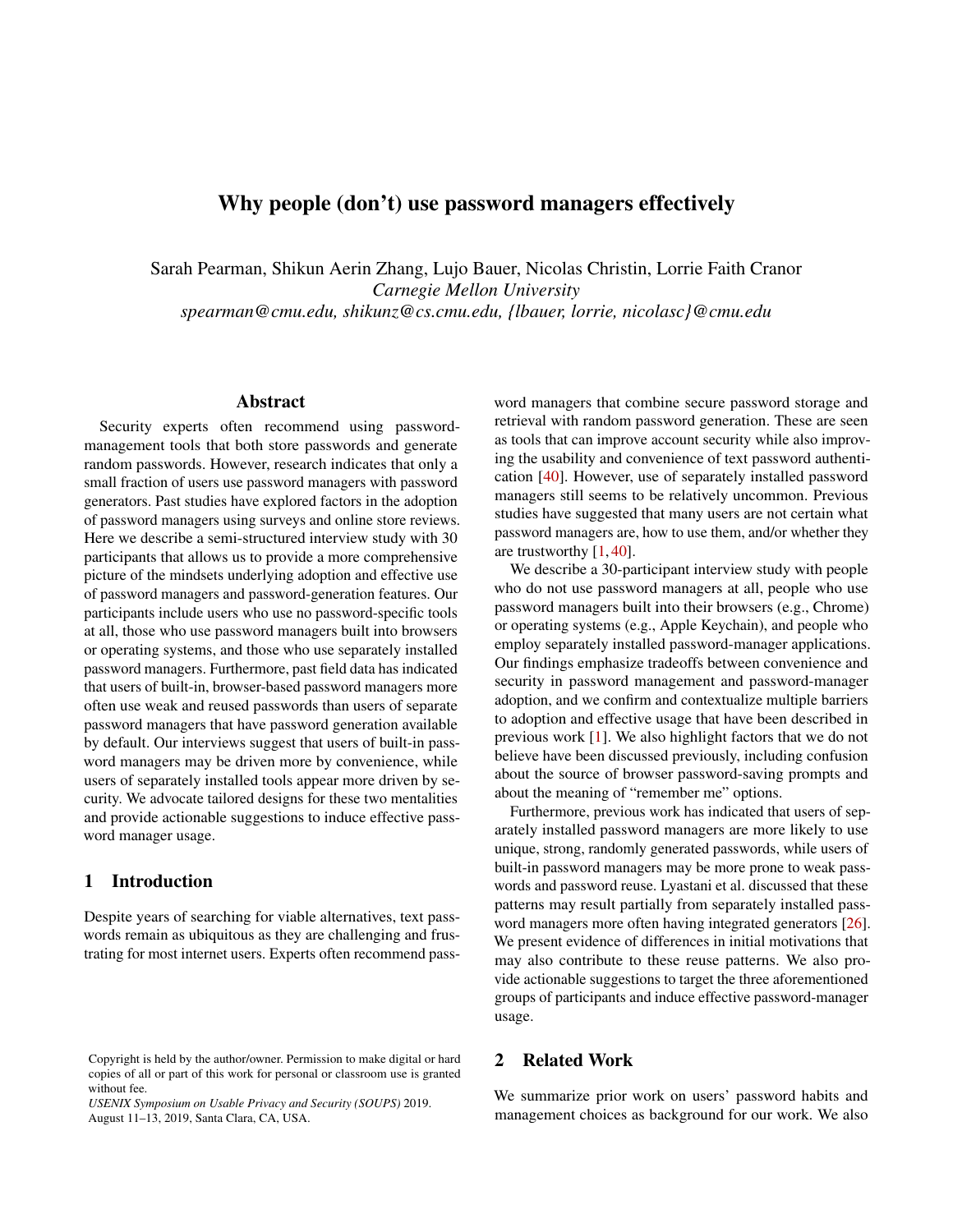describe studies that have explored adoption of password managers, as well as problems with password managers that might hinder their effective use.

#### 2.1 Password Habits and Management

Studies exploring people's current password habits and burdens [\[15,](#page-12-1) [31,](#page-13-2) [40\]](#page-13-0) provide crucial context in understanding users' password-management choices. The typical user has been estimated to have between 16 and 26 password-protected accounts in active use [\[11,](#page-12-2) [31,](#page-13-2) [44\]](#page-14-0), and recent reports indicate that the average workplace password-manager user may have hundreds of accounts [\[16\]](#page-12-3). Password reuse can have serious consequences for users and organizations affected by data breaches [\[7,](#page-12-4)[22,](#page-13-3)[28,](#page-13-4)[30,](#page-13-5)[34,](#page-13-6)[43\]](#page-14-1). Experts thus recommend using unique, strong passwords for all accounts [\[21\]](#page-13-7) or at least for high-value accounts [\[42\]](#page-14-2).

However, users often struggle to remember passwords, especially infrequently used passwords [\[13,](#page-12-5) [40\]](#page-13-0), passwords created under certain types of website requirements [\[36\]](#page-13-8), and randomly generated passwords [\[45\]](#page-14-3). Users cope with these demands in part by frequently reusing passwords across multiple accounts [\[9,](#page-12-6) [26,](#page-13-1) [31,](#page-13-2) [44\]](#page-14-0). Along with memorability challenges, users' inaccurate perceptions of password strength and difficulty entering long or complex passwords on mobile devices also lead them to create weak passwords [\[27,](#page-13-9)[42\]](#page-14-2). All of these factors make a strong case for password managers.

#### 2.2 Password-Manager Adoption

Security experts often recommend password managers with storage and random-generation features to help users employ strong and unique passwords without incurring memorability issues [\[5,](#page-12-7) [19,](#page-12-8) [20\]](#page-13-10). However, previous studies have showed password managers (particularly stand-alone applications) suffer from low adoption rates [\[38,](#page-13-11) [40\]](#page-13-0), especially among nonexperts [\[21,](#page-13-7) [41\]](#page-14-4). Using in-depth semi-structured interviews, we explore possible reasons for low password-manager adoption rates, as well as non-expert users' understandings and opinions regarding approaches to password management.

In 2014, Stobert and Biddle conducted 27 semi-structured interviews to examine the "life cycle" of password use. They found the rationing of effort to be a central theme in users' password-management choices. Almost all of the participants in this study reported using password managers built into web browsers, but none were using separately installed password managers [\[39\]](#page-13-12). Our study uses a similar interview approach to explore themes including users' strategies for creating and managing their passwords, with the intuition that the password ecosystem may have become more complex for some users since 2014. Furthermore, we intentionally sought out users and non-users of password managers in order to examine what factors drive them to adopt or not adopt these tools.

Alkaldi and Renaud conducted a web survey as well as analyzed reviews for password-manager apps in the Google Play Store and broadly listed many observed reasons for adoption and non-adoption [\[1\]](#page-12-0). Fagan et al. surveyed 248 people on MTurk to probe their reasons for using or not using password managers as well as their emotions associated with the usage of password managers. Similarly to the work by Alkaldi and Renaud, this survey asked participants, in an open-ended question, why they chose [not] to use a password manager. This work also provides a number of broad reasons including "security concerns," "lack of need," and "lack of motivation/time." They found that password-manager users tend to regard "convenience" and "usefulness" as their main reasons for adoption, and "non-users" are more likely to feel suspicious compared to "users" [\[10\]](#page-12-9). Similarly, Aurigemma et al. conducted a survey with 283 undergraduate students who reported they did not adopt password managers because they lacked time for installation, the sense of urgency, or the awareness of how password managers worked [\[3\]](#page-12-10). Alkaldi and Renaud also conducted another study to test an Android application to recommend password managers to users and found that such an intervention may be most effective when it appeals to users' autonomy (sense of control) and relatedness (sense of community with others) [\[2\]](#page-12-11). Our study complements these studies with interviews to present a more comprehensive picture of why and how people arrive at their decisions of using or not using password managers.

#### 2.3 Problems with Password Managers

In 2006, Chiasson et al. studied two password managers and identified several usability issues caused by: i) users' incorrect or incomplete mental models of the tool, and ii) users' feelings that they did not need password managers and unwillingness to hand over control [\[6\]](#page-12-12). In 2011, Karole et al. evaluated the usability of password managers running on a website, on a mobile device, or on a USB device. They found that non-technical users preferred to manage passwords on their mobile devices rather than relinquish control to a web-based password manager [\[23\]](#page-13-13).

Besides the aforementioned usability issues, prior work has highlighted some security vulnerabilities in password managers, although experts generally still consider password managers a net positive [\[12,](#page-12-13)[18\]](#page-12-14). Li et al. identified various vulnerabilities associated with five popular web-based password managers [\[25\]](#page-13-14). Silver et al. revealed risks of the auto-fill functionality provided by many popular password managers [\[37\]](#page-13-15). Research has also indicated problems with local data security. Gray et al. revealed that unencrypted password data could be found in temporary folders [\[17\]](#page-12-15). Belekno et al. [\[4\]](#page-12-16) and Gasti et al. [\[14\]](#page-12-17) described risks that exist when attackers possess physical access to users' devices or password databases.

In 2018, Lyastani et al. collected *in-situ* password data of MTurkers through a Chrome plug-in. They found that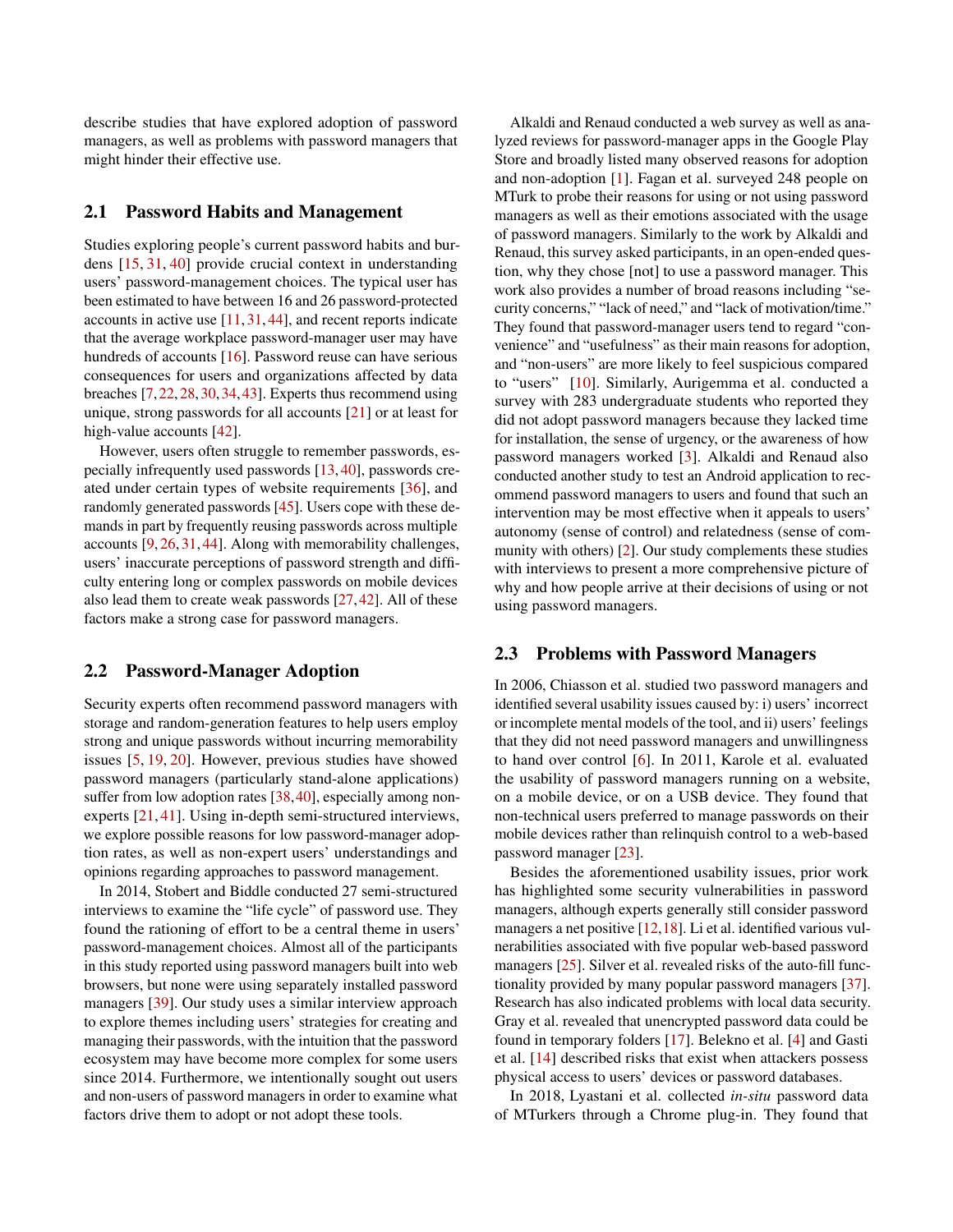Chrome's autofill seemed to encourage password reuse, while users of LastPass' integrated generator tended to have stronger and less-reused passwords [\[26\]](#page-13-1). Our study provides more insight about the mindsets of these types of users, as well as those of users who do not use any password tools.

### 3 Methodology

We conducted 30 semi-structured interviews to probe participants' current password behaviors as well as their attitudes, beliefs, and understandings surrounding password creation and composition, account security, and password management and storage.

#### 3.1 Recruitment

We recruited participants from Pittsburgh, PA using both online outreach (posts on Craigslist, Reddit, and Facebook) and offline strategies such as posting flyers on community bulletin boards. We used purposive sampling to ensure that we interviewed participants who used a variety of password-management strategies, including nontechnological approaches (e.g., writing passwords in a notebook), computer-based approaches that did not involve password-specific software (e.g., saving passwords in an Excel spreadsheet), password managers built into web browsers, password managers built into operating systems (e.g., Apple Keychain), and separately installed password managers. We stopped recruiting when our sample included multiple participants from each of the above categories. We also sought diversity in age, occupation, and level of technical knowledge.

Potential participants were asked to take a short screening survey to confirm eligibility (age 18 or older, able to speak English), availability, estimated number of internet accounts, types of devices used (laptop, desktop, smartphone, tablet, other), primary operating system(s) for those devices, password-management strategies, past experiences with compromised accounts or data breaches, and basic demographics.

### 3.2 Interviews

This research was approved by our university's institutional review board. Participants completed a consent form, were given the opportunity to ask the researcher questions before beginning, and were instructed that they could stop the interview at any time or decline to answer any question. The interview script is shown in Appendix [B.](#page-14-5)

Participants were interviewed in person on our institution's campus. One primary researcher was present for all 30 interviews. A second researcher assisted in some interviews. Each interview lasted approximately one hour. At the end of the interview, each participant filled out a brief demographic survey. Participants received a \$30 Amazon.com gift card.

With participants' consent, all interviews were recorded, and the recordings were then transcribed by a commercial transcription service. Participants were asked not to share actual passwords or other identifying information, but when participants did mention details that seemed likely to be sensitive or identifying, the recordings were trimmed of those details before being sent to the transcription service.

### 3.3 Analysis

Interview transcripts were analyzed using inductive coding. An initial codebook was created based on the interview script and early interviews, and two researchers collaborated iteratively to improve the codebook throughout the coding process.

Five of the 30 interviews were coded by both researchers to ensure inter-rater reliability. The average Cohen's kappa, a commonly-used statistic reflecting agreement among coders, was 0.84, which denotes a very high level of agreement [\[24\]](#page-13-16). All coding discrepancies in these five interviews were discussed and reconciled. The remaining interviews were coded independently (10 by one researcher and 15 by the other); however, the researchers met regularly throughout the process to discuss any perceived ambiguities in the coding of particular data points as well as any necessary changes or additions to the codebook. These methods were deemed sufficient given that the results reported are qualitative and exploratory.

The final codebook contained 309 total codes across 59 categories. Most categories reflected a particular question or topic from the interview script and the types of responses observed to that question: for example, one category of codes called "current password management" included codes such as "physical notebook" and "browser password manager." A "miscellaneous" category also captured certain high-level themes that were observed repeatedly, e.g., "device sharing."

### 3.4 Demographics

We interviewed 19 users who identified as female and 11 who identified as male. Four were 18–24 years of age, nine were 25–34, eight were 35–44, five were 45–54, three were 55–64, and one was between 65 and 75. Most users were highly educated: 21 had bachelor's degrees, and nine of those also had graduate degrees.

Nine users worked in technical fields. We sought to interview a more representative sample, but we encountered difficulty in recruiting users of separately installed password managers when we excluded those with technical backgrounds. Only two participants self-identified as security professionals.

#### 3.5 Limitations

We emphasize that this study is qualitative and based on a purposive sample, and we are not making any quantitative comparisons or claims. Our population sample skews female and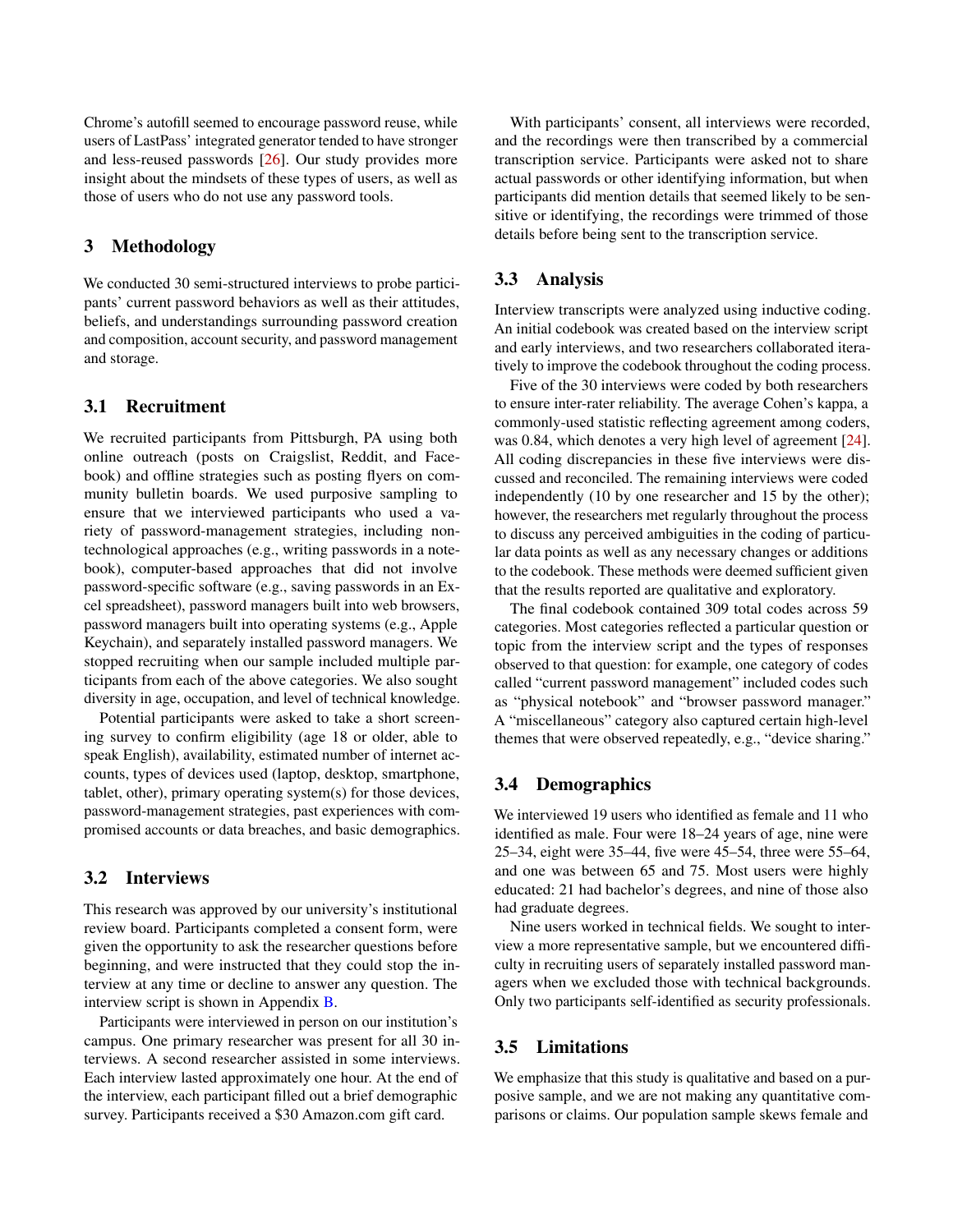young, and most of our participants had bachelor's degrees or higher. We also had a disproportionately high percentage of participants with technical backgrounds, largely because we found it difficult to recruit users of separately installed password managers who did not have technical backgrounds. We do not claim any generalizable statistical findings from this study: our goal is to describe some of the user types to consider when designing and marketing password managers, as well as some of the barriers to adoption and effective use.

Due to our screening survey and purposive sampling methods, participants likely came to the interview believing that we were security researchers interested in passwordmanagement tools. This could raise concerns about priming and the Hawthorne effect, i.e., that participants might indicate more affinity for password managers than they actually had. Nonetheless, many participants still told us about habits that they knew were not considered secure and about reasons that they did not like or did not want to use password managers.

We also acknowledge that users may not have been able or willing to self-report their password habits accurately in all cases. However, in complement to existing in-situ data, these self-reports offer crucial insights regarding the mindsets underlying users' observed behavior.

### 4 Results

Many of the users interviewed had complex password strategies, including multiple password-storage methods. However, we have categorized interviewees based on whether their primary approaches to remembering passwords depend on nonpassword-specific methods, built-in password managers, or separately installed password managers. Here we describe how these groups characterized their current password habits and their attitudes towards password-management options.

#### 4.1 Password-Management Approaches

Approaches Not Involving Password-Specific Tools The first group of participants that we will discuss used approaches that did not involve any type of tool designed specifically for password management as their primary method. This includes memorizing passwords, writing passwords (or hints to passwords) on paper, sending oneself emails or voicemails containing passwords, listing passwords in unencrypted computer files (e.g., a Microsoft Word file), or listing passwords in note-taking applications (e.g., iPhone Notes app). Some participants also relied heavily on the ability to reset forgotten passwords. Nine interviewees were in this group.

Some of these participants had used password managers incidentally or in the past. P27, for example, reported that he was able to log into a few apps on his Android smartphone with his fingerprint, suggesting he was likely using Google Smart Lock to a limited degree. However, his primary strategy was to memorize his passwords. P28 also had some passwords that were saved in the browser on an infrequently-used home computer, but she reported that these were outdated and that she did not save passwords when prompted anymore.

Built-In Password Managers The second group of participants discussed below primarily used password managers built into browsers (e.g., Apple Safari, Google Chrome, and Mozilla Firefox) or operating systems (e.g., macOS Keychain Access & iCloud Keychain, or Google Smart Lock for Android and ChromeOS) to store and autofill some or all of their passwords. The distinguishing feature of these tools versus other password-management tools discussed below is that they are present in the browser or the operating system as standard features. To access these tools, users may need to install browsers that are not built into their operating systems, but they do not need to install additional password-specific applications or extensions. Twelve belong in this group.

In many cases, browser-based and operating-system-based tools from the same company are integrated with each other: for example, passwords saved in Safari may be viewed in Keychain Access on macOS and may be set up to sync to the cloud and to iOS devices using iCloud Keychain (all Apple products). For this reason, we discuss all of these built-in tools together rather than distinguishing browser-based tools from operating-system-based tools.

Separately Installed Password Managers The third group of participants that we will discuss are those who used some type of separately installed password manager, i.e., tools that are not built into browsers or operating systems and must be installed as separate applications and/or browser extensions. We interviewed seven users in this group: four users of 1Password, two users of LastPass, and one user of KeePass.

**Other Approaches** Two participants were difficult to place in the aforementioned categories. P29, who described his approach as "security by obscurity," reported using a combination of memory, mnemonics, and browser password storage to handle passwords on a routine basis, but he mainly stored his password list using an application called Cardfile that he described as a "Windows 3.1 executable." He updated this file manually on a home machine running Windows XP. P21 created his own encrypted file using PGP to store his passwords, and accessed them through SSH when at work.

#### 4.2 Current Password Habits

Account Numbers When asked how many passwordprotected accounts they had, almost all participants (except for five users of separately-installed password managers) gave answers under 100. Most of the participants who do not use password managers gave an answer under 50, and two reported having more than 50 but under 100 accounts. For users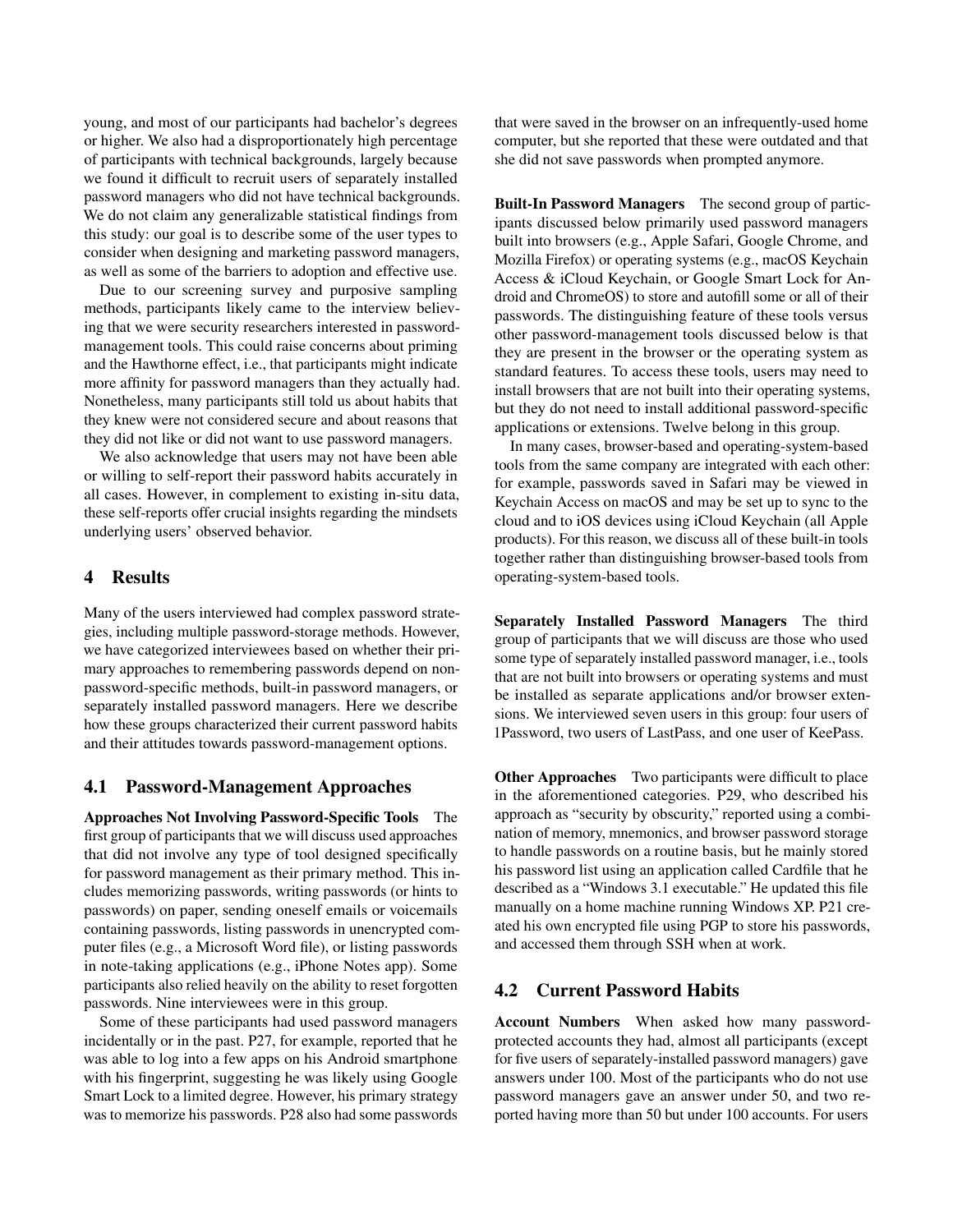of built-in password managers, estimates most commonly ranged between 15 and 50 accounts. For users of separately installed password managers, the five with technical jobs all reported having well over 100 password-protected accounts, with one reporting having over 1000 accounts. The remaining two users reported having 20-50 accounts.

Password Reuse Of participants who do not use passwordmanagement tools, seven indicated multiple risky password habits, including heavy reuse of passwords and few or no unique passwords. However, one user reported that none of her passwords were reused exactly but that she did reuse substrings when creating passwords (although always in different positions in the passwords). Another user reported that most of his passwords were unique but also reported that his strategy for creating passwords was to use words related to "kids," "names," cities, or states, and then add numbers, which suggests that his passwords may have been highly guessable.

Only one participant who primarily relied on built-in password managers specifically reported efforts to have unique passwords for all important accounts. About half of the other built-in password-manager users indicated heavy reuse of one password for all of their accounts. The rest employed various strategies to decrease the extent of their password reuse: some applied a tier system, using a unique password for accounts of similar importance, and some tried to have unique passwords for important accounts but still engaged in insecure practices like reusing parts of their passwords or using memorable personal information in their passwords.

Of the seven participants who use separately installed password managers, all but one reported switching to password manager use gradually, with only one participant (P23) reporting an effort to change all passwords to randomly generated, unique passwords at the start of using a password manager. P23 reported that this took at least five hours over the course of about three days to migrate the 40 accounts that he had at the time, which was three to four years prior to the interview. (At the time of the interview, he estimated that he had about 300 accounts.) Another participant (P19) did not commit to changing all of his passwords at the beginning. After one of his reused passwords was phished, he updated hundreds of his passwords to be unique and randomly generated.

<span id="page-4-0"></span>Password Generators Only one of the users who relied primarily on built-in password managers described using password-generation features. P10 reported using Safari's password-generation tool to create random passwords for important accounts. She used Apple's Keychain functionality to record and fill these passwords. (She described reusing a weaker password across some low-value accounts.)

She indicated a recent account breach as the impetus for this strategy: previously, she had been reusing many of her passwords, and then an attacker gained access to a department store account as well as her email. She described this as

a traumatic experience that caused an immediate desire to change her habits:

All of my information was just taken. It was awful, so I'm having to get a new debit card for everything, having to get new credit cards... That's when I realized that I needed to reevaluate. That's when I changed every single password that I had to random digits. I didn't even think twice. I was like, "Something needs to change, and it has to change on my end."

At the time of these interviews, Safari did offer a password generator, but the six other participants who used Safari on some of their devices did not report use of this feature. Google Chrome began to roll out Chrome 69, which included a new password-generation feature, in fall 2018 [\[8,](#page-12-18)[33\]](#page-13-17). Some of our interviews were conducted after the release of Chrome 69, but no Chrome users mentioned awareness or use of the feature.

All seven users of separately-installed password managers reported using randomly generated passwords when creating new accounts, and most of these participants used unique passwords for newly-created accounts (with the exception of P22, whose strategy is described in more detail below). P30 reported using websites to generate random passwords before realizing that LastPass had that ability.

P22's strategy was distinct from that of the other participants. First, he did not use the password generator built into 1Password: he instead preferred to use other generators such as one offered by Symantec, which he reported was simply a matter of "habit." Second, he did not use the generated passwords in their original form, but instead made changes of his own by adding characters in the middle and/or removing some characters before saving the passwords in order to make them "more secure" and "more random."

Additionally, P22 reported that he reused passwords in tiers rather than storing unique passwords for accounts. For example, he reported that he might use the same password for all social media accounts. He did this out of worry that he might not have access to his password manager in certain situations or if borrowing someone else's device.

Master Passwords The seven participants who use separately installed password managers employed a number of different approaches to deal with their master passwords. All but one of those seven (P20) reported using a unique password as their master password. P20 reported that her master password was one of her three heavily reused passwords. Some participants (P18, P23) reported using passphrases as their master passwords, like "a quote from a movie" (P23) or "a sentence that doesn't make sense" (P18). Some (P17, P19, P22, P30) indicated that their master password was randomly generated. P17, P19, and P22 used 1Password, which prompts users to memorize a randomly generated master password when creating an account. P30, who used LastPass, reported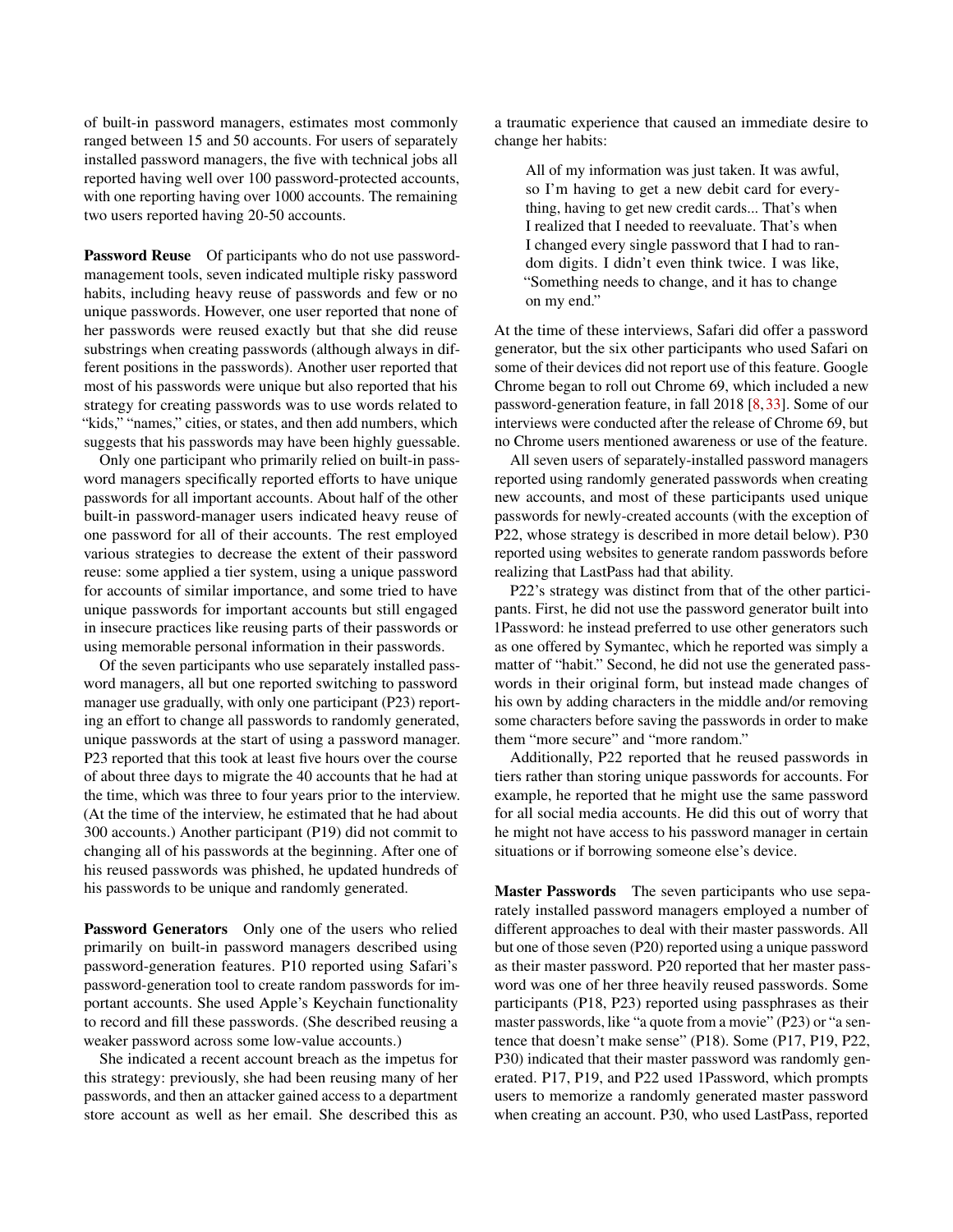using a website to generate a random master password, but was unable to memorize it. She kept written copies at home, at work and saved it in a draft inside her email account. P20 and P30, who engaged in unsafe practices regarding their master password, did not have technology-related degrees or technology-related jobs.

## 4.3 Experiences of Participants Not Using Password Managers

Nine participants were not using any password-specific technology or tools to help them manage their passwords. Some participants without password managers were satisfied with their password-management approaches, but others were concerned about password security or found their current approaches inconvenient.

Satisfaction with Current Method Some participants who were not using password-specific tools liked specific aspects of their current password-management methods, which may inform efforts to target password-management tools to people who currently do not use such tools.

P11 and P27 noted that password reuse made it easy for them to remember their passwords. P11 noted that this was due to always using a default password. P27 noted, "it's easy because I've been using the same variations for a while... It's like my phone number. I know it without thinking about it."

P4 liked keeping a copy of her passwords outside of her browser because she felt that passwords stored in a browser password manager might be lost—e.g., if the IT department at her workplace had to wipe a computer during troubleshooting.

Some participants liked having control over how their passwords were organized. P4 kept them in alphabetical order with notes about the account they belonged to, while P7 kept them grouped by type of account.

P12 liked keeping his passwords in a list in a note on his phone because he could bring this list with him anywhere. He mentioned not being aware of how else he could have access to his passwords on the go.

Dissatisfaction with Current Method Some participants in this group did like aspects of their current method of storing passwords. However, five participants were dissatisfied with their current password-management methods, and several participants described negative aspects of their current methods, including recall difficulty, disorganization, access problems, and potential security risks.

Some participants emphasized that it was difficult to recall their passwords. P28 talked about having to reset passwords "constantly" due to forgetting them. As mentioned above, P27 said that it was generally easy to remember passwords that he had reused for a long time, but he also encountered difficulties when trying to remember what password variation he had used for a particular websites' password requirements:

It can be hard because I don't remember if a website wanted me to have a capital letter or if they wanted me to have a symbol or if they wanted at least 12 characters.

While some participants liked how they organized their password lists in paper notes or in files, P26 felt like her system of using her memory as well as writing a few passwords down was "disorganized":

I put a lot of energy into trying to remember what's what. I'm like, "I could be doing something else with that energy."

P4 described problems with accessing accounts when away from where her password list file was stored. She kept a Microsoft Word file on her computer and also kept a printed copy, but she did not carry a copy with her on paper or on her phone. She felt that carrying passwords with her was risky.

I could [keep the list on my phone]. And I could email it to myself too but... I feel like you're putting more risk when you do all those things. I mean, what's the point of having passwords if you're gonna carry them on your body and say, "Hey, this is my password." You know. But yeah, I can't always access them, to be honest.

Some participants who stored passwords in files or digital notes expressed concern that an unauthorized user of one of their devices might be able to access these password lists. P4, who kept passwords in a Microsoft Word file, said, "It's on the computer, which I know is really bad. But I don't name that 'passwords' on the computer. Just in case somebody got on my computer."

P12, who stored passwords in a note that was saved only on his iPhone, was concerned about what this would mean if his phone was stolen or used by someone without permission: "I know it's dumb, but I save them in my phone in my notes, so if someone has my phone, I'm through, right?"

### 4.4 Barriers to Adoption Among Participants Not Using Password Managers

Some users who were not using password-management tools were simply unaware that they existed. Additional barriers to adoption expressed by this group included security concerns, believing they did not have much to protect, concerns about the single point of failure, or past negative experiences with password managers.

Awareness Some users in this group did not believe they were using the best password-management methods, but they also were not sure if better options existed. P4, for example, said there could be a better way, but she was not aware of one, suggesting that sheer awareness of password-management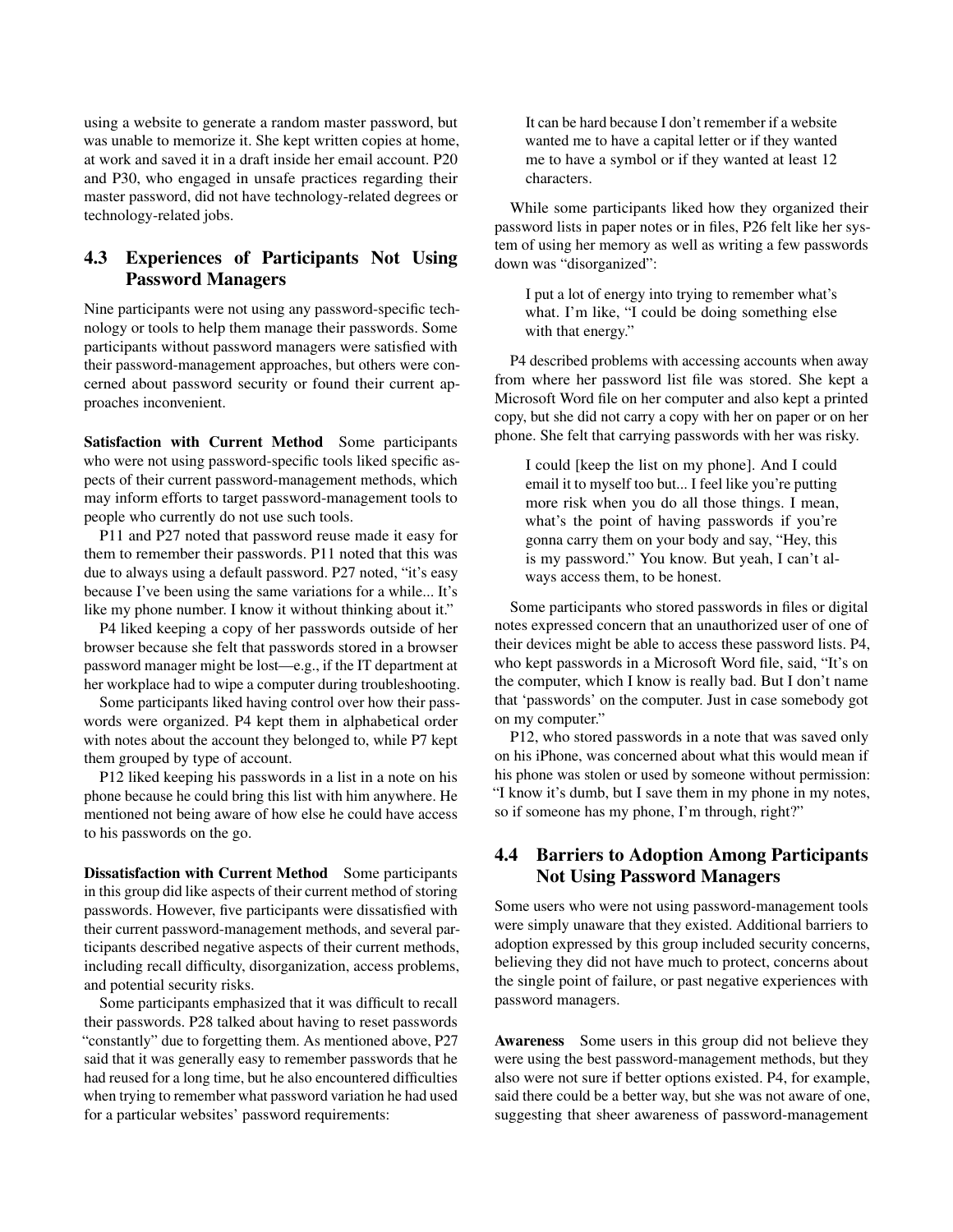tools is the primary adoption barrier for some users. Similarly, P14 wished for "an easier way to remember passwords, like a universal-type system."

Security Six out of the nine participants expressed various concerns about the security of password tools.

Some expressed concern or lack of knowledge about the security of password managers. P12 noted that he would need to learn more about their security. P11 wondered if password managers were "really safe and secure" and described generally preferring "pen and paper" due to being "leery of technology." P11 wanted to know where and how password managers stored passwords, as did P27.

Some participants had considered using browser password features but were uncertain about their security. P26 described declining browser prompts to save passwords because "it feels insecure." P28 had stored passwords in Chrome in the past and said it felt easy, but she stopped because she was not sure whether Chrome stored passwords securely.

P11 also described confusion about who or what was prompting her to store passwords in her browser:

I don't know if it's Google that's asking me, I don't know if it's the website that's asking me... that would be one reason [to not save passwords].

Some participants were reluctant to use password managers due to concerns about specific types of attackers, including external attackers (i.e., "hackers"), employees at passwordmanager companies, and other users (authorized or unauthorized) of their devices. P14 worried about important accounts being hacked if their passwords were saved:

I'm afraid that if I use it, I might be sorry in the end. I might have a hacker get into my system. You know? Some people have nothing to do and they'll just hack into people's computers for no reason. This is just kind of like insecurity.... I use it [Chrome's password manager] for certain accounts... but I don't think I'd use it for my email or my bank...

P27 expressed concerns that employees at a company offering a password manager might be able to decrypt and access his passwords. P27 was also concerned about other users of his device accessing his accounts, as were P4 and P11.

Not Enough to Protect Three participants felt that they did not have enough accounts or that their accounts were not valuable enough to require a secure password-management tool. P5 and P27 felt that they were able to remember their passwords without help.

My life on the Internet is not that complicated with my 15 passwords that I can more or less remember and my little book. But if it were to get anymore complicated than that if I were to have dozens of accounts, then yes, I would.... I would think that there's a far superior way to deal with passwords if you were using a huge number of them. (P5)

P5 and P12 felt that their accounts were not sufficiently high-value to require extra security like that offered by a password manager. P5 said that she might use one if some accounts were protecting more important financial information. P12, who mentioned he used prepaid credit cards for online purchases instead of cards connected to bank accounts, said he might consider using a password manager if he had bank accounts or medical records to protect.

Some participants had trouble conceptualizing the mechanisms of "hacking" or the statistical risk of their own accounts being compromised. P7, for example, when discussing his use of a website from which 340 million records were exposed, believed that the probability of his own information being exposed was "one in 340 million" and thus was not very concerned: "I don't care... I'll take that risk anytime. I'm more likely to walk out of here and get run over by a car, right?"

Single Point of Failure Some participants worried about storing all of their passwords in one place. P27 was concerned about security: "If somebody found out the way that they encrypt it, they would be able to get access to all my passwords at once instead of one of my passwords." He also worried that it would be difficult to create new passwords if all of his passwords needed to be changed. P11 and P26 were afraid of losing access to all of their passwords due to a forgotten master password or other problem.

Past Negative Experiences Three participants in this group had negative experiences with password managers before. They were unable to reliably store their passwords using those tools. P4 reported that Google Chrome had sometimes saved her passwords incorrectly, such as with a lowercase letter rather than uppercase. She also recalled losing passwords stored in her phone after clearing the browser cache. Similarly, P14 said that she had tried to use Chrome's password manager in the past but that "it mostly doesn't work out." She said it saved her personal information, such as her address, but that it did not save her passwords: "Even though it says it's going to save it, it doesn't.... I wish it would save more."

P28 had experienced trouble with password managers in the past because she changed her passwords frequently: she described cases in which the browser would fill in the old password and cause failed logins. P28 had also tried briefly to adopt LastPass, but she found master password creation to be a "hurdle": "the last thing I would want is to have a database with all your passwords with a dumb [master] password."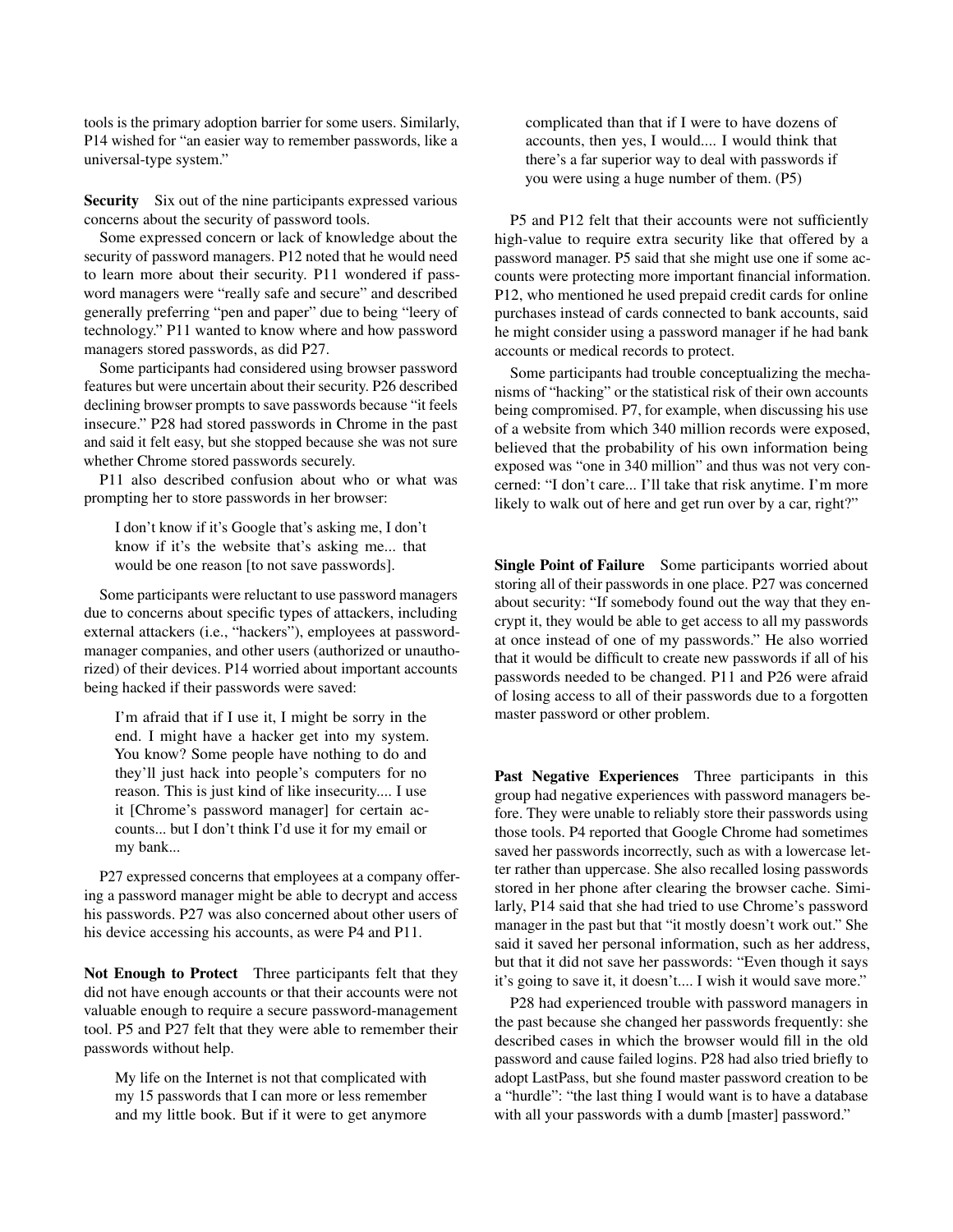### 4.5 Experiences of Users of Built-In Password Managers

Of 12 participants who were using a password manager built into a browser or operating system, half (six) reported that they were not satisfied with their current password-management choices. P3 said, "I know there should be a better way." Two participants were uncertain and expressed wishes for an easier or safer way to manage passwords.

Participants generally reported adopting built-in password managers due to seeing prompts or for reasons of convenience, and the aspects of these tools that they liked included convenience-focused features such as autofill. These participants did not report choosing these tools for reasons of security. In many cases, they believed that their password habits were risky—probably correctly, since most of them reported significant password reuse—but did not feel motivated to change those habits and were not aware of features such as password generators that would assist them in doing so.

Likes Almost all participants emphasized liking autofill. P16 reported that it saved time, and P24 enjoyed the convenience of not having "to always type in a password."

P25, who was more familiar with Chrome's features than other users, liked that Chrome allowed her to sync passwords across devices and protect her passwords with multi-factor authentication.

In addition to any comments about password-management tools, half of the participants in this group mentioned that they liked reusing passwords because it allowed them to remember their passwords easily. P3, for example, said:

It's a no-brainer. I don't have to think about it, I just automatically do it. I'm 68 years old and I don't want to have to remember more than I have to.

Dislikes Four participants (P3, P6, P15, and P24) expressed concerns over other people having access to passwords that they saved using built-in tools. P6, for example, was worried that her child's friends, who she said borrowed her computer sometimes while visiting her house, might make online purchases using her accounts.

One other complaint is the accessibility of passwords on devices that the passwords were not saved to (P2, P6).

Auto-fill is awesome. I'm starting to rely on that more and more. It's just if you don't have that device... and you're somewhere else when you need it, that's the only downfall I can see. (P2)

Ten out of the 12 participants did not know or believe that their password manager allowed them to view a list of all passwords, although Chrome, Firefox, and Safari do offer this. Four participants (P2, P6, P9, P13) emphasized that they would like the ability to view all of their saved passwords.

P15 pointed out that sometimes the built-in tools did not update her passwords when she changed them.

Factors in Adopting Built-In Password Managers No participants mentioned security or unique passwords or randomly generated passwords as a reason for adopting a built-in password manager. Users in this group all focused on prompts, convenience, or memory limitations as adoption factors.

Nine out of 12 participants in the group remembered receiving prompts from the tool offering to save passwords for them. Seven quickly accepted these prompts, and these users gave no other particular reason for their adoption of the tool. Two participants (P1 and P25) were slower to accept those prompts. P1 mentioned that she finally decided one day to click "yes" when she was feeling "lazy." P25 said that she was skeptical about letting Chrome save her passwords but that she felt more comfortable after hearing that her friends liked Chrome's password manager and found it to be convenient.

Six participants emphasized convenience as a reason for using the built-in tool, emphasizing benefits such as "faster" log-ins. P2 mentioned that forced password changes made it hard for him to remember all of his passwords on his own.

## 4.6 Barriers to Effective Use Among Users of Built-In Password Managers

Users of built-in password managers often adopted them for reasons of convenience or due to seeing prompts. Accordingly, they often did not use them in effective or secure ways because they (perhaps incorrectly) believed themselves to be at low risk or because they did not have sufficient knowledge.

Risk Assessment Like many of the participants who were not using password-management tools, the 11 participants who stored reused passwords in their built-in password managers were often reluctant to change their habits because of a lack of personal experience with account compromise, a perception that they were at low risk of account compromise, or a belief that an account compromise would not have important negative effects.

Eight of the 11 participants who stored reused passwords in their built-in password managers acknowledged that their password habits put them at some risk. However, P1, P8, and P25 said they were not likely to change their behavior since they had not experienced negative consequences so far.

Yes, it's a bad idea to have all the passwords like to be very similar, but I think that because I haven't been personally affected by someone... hacking me or changing or grabbing my info... I'm less inclined to change the way I manage my passwords. (P1)

P10, the only built-in password manager user who was using randomly generated passwords, reported that she also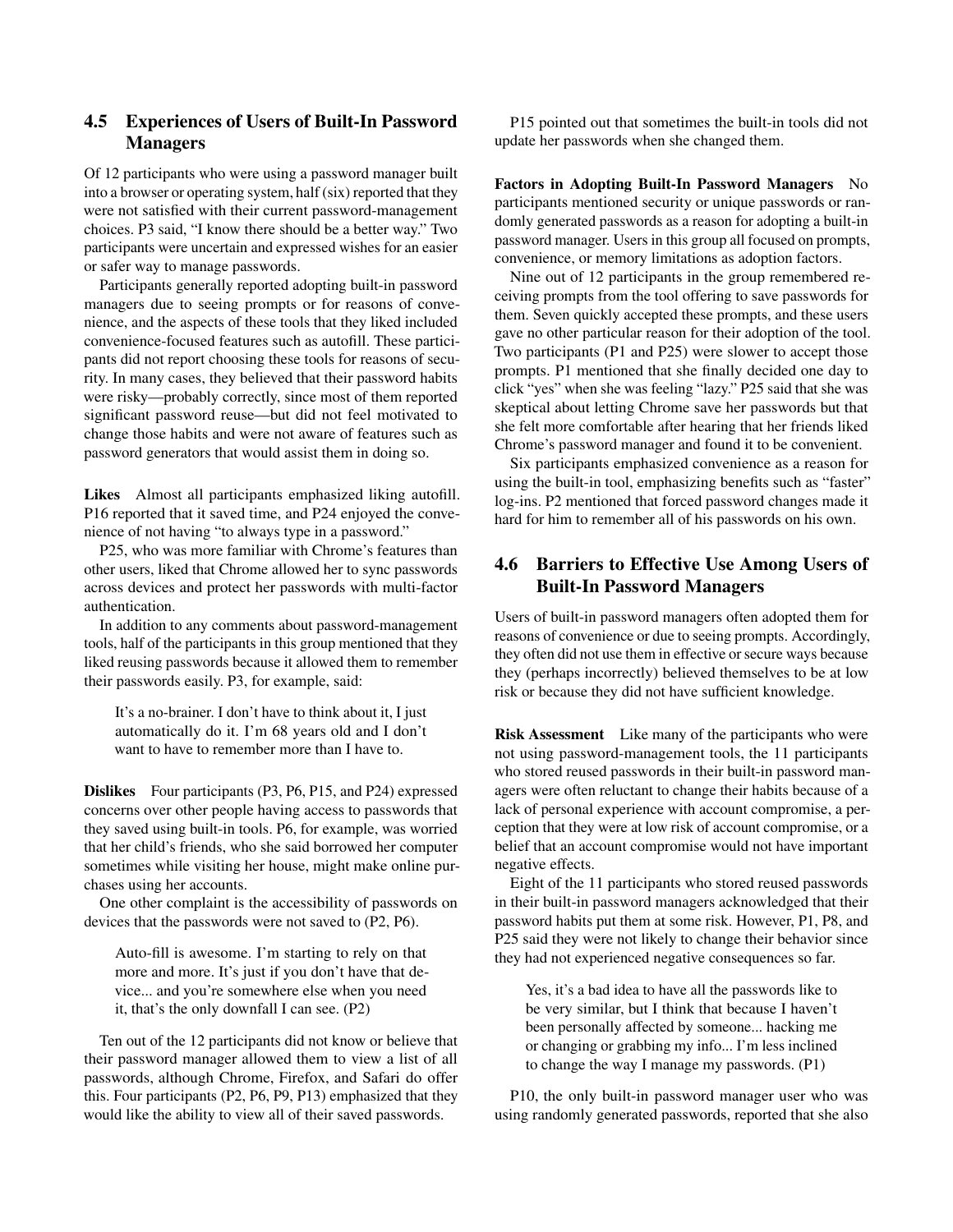had not believed herself to be at risk of account compromise until she experienced it first-hand:

Not really, because I hadn't really experienced anything like [being hacked]. It was just...a complete eye-opener. I was like, "Nobody's ever going to hack anything, nothing." Completely naïve.

Another two participants (P3 and P9) did acknowledge risk in their behavior but also felt that their accounts were not of much value. Both of them were aware of password managers, and one had even used a separately installed password manager previously. P3 explained that she only shopped online for "tiny things" and that her wife, who handled most of their finances, had more reason to be concerned about passwords.

P9 claimed that she did not have much to lose: "[T]hey can have my bank account; there's not that much money." P9 was one of a few participants who mentioned that they were more careful with other people's information than their own: she described having better password practices when she was working in a university job where she was responsible for research data on her computer.

Lack of Awareness or Knowledge As we find in participants who do not use password managers, lack of knowledge remains an obstacle for built-in password manager users. Four out of 12 participants were not aware of the term at all, and only one (P16) expressed awareness of separately installed password managers.

Furthermore, as discussed in Section [4.2,](#page-4-0) only one built-in password manager user used or was even aware of the password generation feature included in their password manager.

A lack of information also caused some of these participants to be reluctant to consider separately installed tools. After the interviewer offered a description of available password management options, three participants (P2, P3, and P13) expressed concerns about password managers from unfamiliar companies. P2 said that he might use a tool offered by a known company like Google but that he would be "leery" of a "new-name company":

Any kind of third party scares me a little bit. I don't know who or what is doing that part of it, and what information is shared out there.

### 4.7 Experiences of Users of Separately Installed Password Managers

Five separately installed password-manager users (P17, P18, P19, P22, and P23) reported that they were satisfied with their password managers, but the two users without technical backgrounds (P20 and P30) had less positive perceptions. P20 referred to her password manager as "a pain in the ass" but was not convinced a better solution would ever exist.

There's not going to be a better solution, I'm going to not store them occasionally, and I'm going to have to call and get someone to reset them... That's just the price that we pay to keep those things.... I'm in public health, so we think about prevention instead of treatment, and this is the kind of thing where you're preventing things that are happening, but you're not seeing any rewards for it. So if I don't get hacked, I don't have a party because I don't get hacked. Whereas if I get hacked... I'm assuming that's a really negative experience.

Likes P18 and P23 appreciated no longer needing to memorize passwords. P17 and P30 also referred to generally liking that their passwords were stored or saved. A few participants also mentioned that they used their password managers to store information other than passwords. P22 found the ability to store SSH keys particularly useful.

P19, P23, and P30 liked being able to generate random passwords. P19 specifically liked having passwords that were not vulnerable to dictionary attacks and that would likely be slow for an attacker to crack. P30 also specifically liked that the password manager helped her use unique passwords.

P18 (a KeePass user) and P22 (a 1Password user) specifically liked having a desktop client. P23 liked the ability to sync across devices. P20 appreciated the portability of this system, or the ability to have passwords available "on the go."

P19 mentioned the ability to fill passwords without typing as an important feature, but he also specifically liked 1Password's implementation: "It doesn't pick random domains to fill in for a phishing website or something like that."  $\frac{1}{1}$  $\frac{1}{1}$  $\frac{1}{1}$ 

Dislikes P17 said, "From a user experience standpoint, [1Password] is a mess," noting that it often did not save usernames or passwords correctly. She also reported that 1Password would sometimes fill a password without filling the corresponding email or username and would try to submit these incomplete credentials.

P30 said, "the [LastPass] app sucks," also citing issues with the browser extension not logging into websites correctly. P20 also encountered conflicts between Google Chrome's password manager and the LastPass browser extension: since she had saved some passwords in Chrome in the past, Chrome would still prompt her about filling or saving passwords.

P23 cited the difficulty of entering long, randomly generated passwords into certain devices that were not compatible with the password manager, such as gaming consoles or Roku streaming devices. P17 also mentioned that she would prefer to have shorter, easier-to-type passwords for certain

<span id="page-8-0"></span><sup>&</sup>lt;sup>1</sup>1Password's password filling functionality is different from most password managers in that it requires user instruction to trigger the filling of a password. 1Password prefers not to refer to this as "autofill" and has made this choice for security reasons [\[32\]](#page-13-18).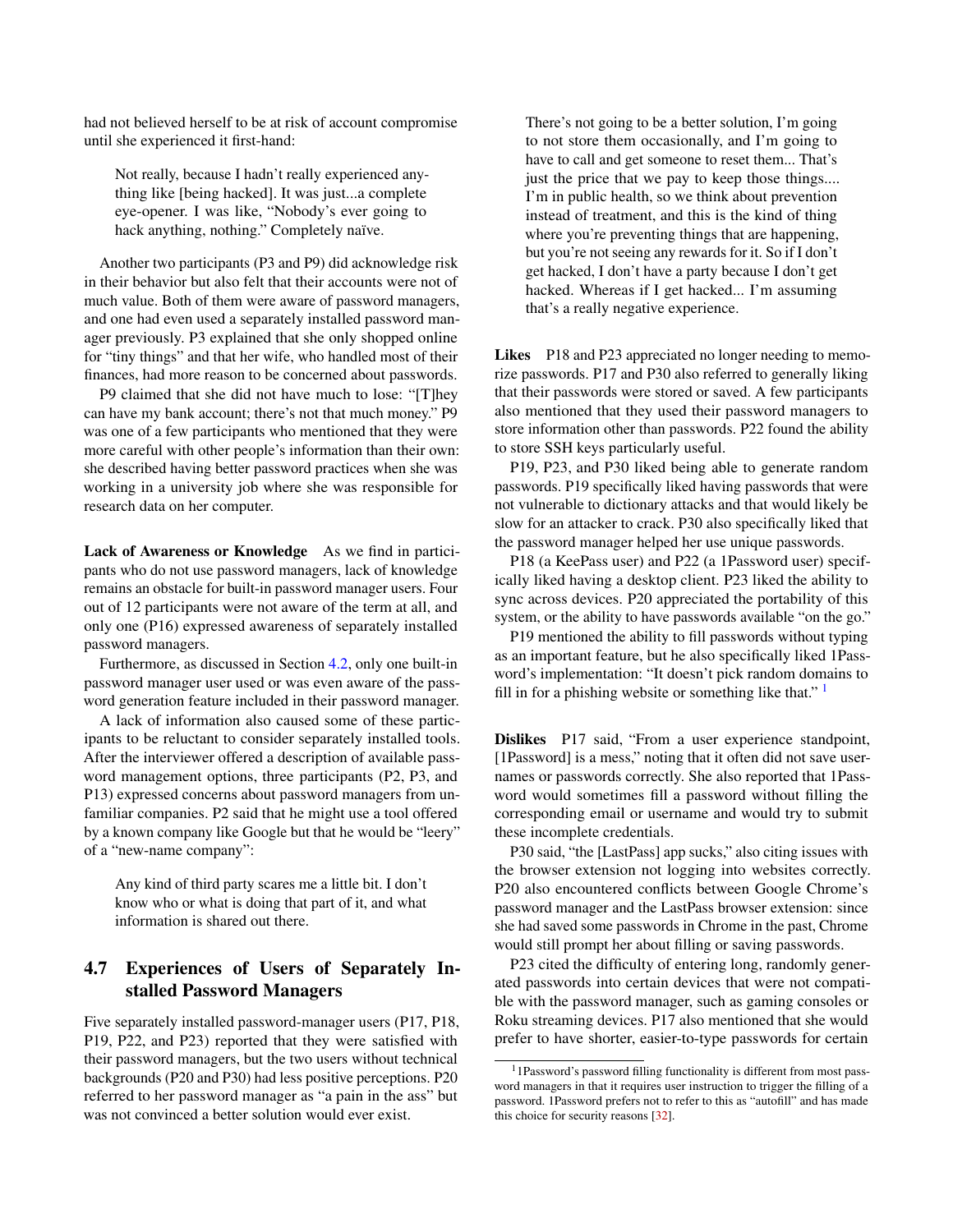frequently-entered passwords, entry on mobile devices, or cases where the password manager was unavailable:

I recently had to factory reset my phone, and I had to log into my Google account. And, if I hadn't had that password in my brain, then I would have to like go to my laptop, then open up 1Password, and then read this like 20 character string, and then type it... it's always so annoying.

P23 mentioned that 1Password's generator did not offer enough control to fit some websites' password requirements.

P18, a KeePass user, reported that it was "annoying" to have to sync his password database manually. He also mentioned KeePass's lack of cloud storage, and he noted that it was not easy to access his passwords from his Android phone. (At the time of writing, KeePass is available natively as a Windows client or portable application. To run KeePass on other operating systems such as macOS, Linux, or Android requires using an unofficial ported version [\[35\]](#page-13-19).)

P20 and P30 feared forgetting their master passwords. P20 said, "I don't know if you can reset it if you forget it.... and there's something scary about that."

Adoption Motivations P20 and P30 cited memory limitations as a primary motivator. P30 had encountered memory difficulties after attempting to use unique passwords.

P18, P19, P20, P23, and P30 described a broad desire for increased security as an important motivator. P30's passwordsecurity concerns were heightened due to volunteer work in which she was responsible for other people's data. P22 also cited a specific desire to avoid typing in passwords manually (implying concerns about keyloggers) and a belief in password managers' use of "modern cryptography in encryption."

Information Sources P17, P18, and P19 gained awareness of password managers from working in IT or technology. P17's company encouraged password-manager use and paid for employees' subscriptions to premium versions of popular password managers, and P17 chose 1Password because IT staff at her company recommended it.

P20 specifically remembered hearing a story about password managers on NPR. P23 listed a number of possible places where he might have first heard about password managers, including Reddit and Hacker News.

#### 5 Discussion

Our findings emphasize tradeoffs between convenience and security in password management and in password-manager adoption. We confirm and contextualize barriers to adoption and effective usage of password managers that have been covered in past work, while introducing additional factors. We also provide actionable suggestions to induce effective password-manager usage targeting three groups of users.

### <span id="page-9-0"></span>5.1 Security vs. Convenience

Tradeoffs and Effort Rationing A consistent theme that emerged from password-manager users and non-users alike is the tradeoff between security and convenience. Many of our participants reported making compromises about security in order to ration their efforts—even participants who were relatively concerned about security and who had fairly secure practices overall. Our findings echoed Stobert's work on password life cycles, which reported that "effort rationing" was a primary motivator of various password-related habits [\[40\]](#page-13-0). Multiple participants mentioned following recommended secure practices for higher-stakes accounts (e.g., financial), while employing reused and/or weak passwords for lowervalue accounts. Many also mentioned reusing passwords in tiers to ration efforts.

Furthermore, our study extended this line of reasoning to users of separately installed password managers, who were not present in Stobert et al.'s study. Password managers were sometimes described as solutions that saved memory effort and/or time, but in other cases, they were described by our participants as tools that required additional effort. When these tools do not function as intended, we see users ration their efforts by circumventing these inconveniences and resorting to other methods, which are often less secure. Users of separately installed tools would choose not to randomly generate passwords but reuse old weak passwords when user-interface problems made saving logins difficult, or would email passwords to themselves when syncing was not available. Users of built-in tools would resort to recording passwords on paper or in text files if they could not trust their browsers to save passwords reliably. We believe that there is a need for better user-experience design and thorough usability testing, especially long-term user studies for corner cases. We also observed that users without technical backgrounds may encounter more problems in their use of separately installed password managers, calling for tailored design and usability testing targeting non-expert users.

Motivations Lyastani et al. observed lower password strength and more reuse among users of browser password managers than among users of separately installed tools. The authors suggested that browser password managers, by not integrating generators with normal password creation workflows, potentially exacerbated password reuse [\[26\]](#page-13-1). Our results suggest that users of built-in password managers and users of separately installed password managers often have fundamentally different motivations and that differences between password-manager interfaces are not the sole cause of the reuse patterns Lyastani et al. observed. The majority of users of built-in password managers began saving passwords due to prompts or convenience, while users of separately installed tools emphasized security concerns, limitations in remembering unique passwords, and features such as generators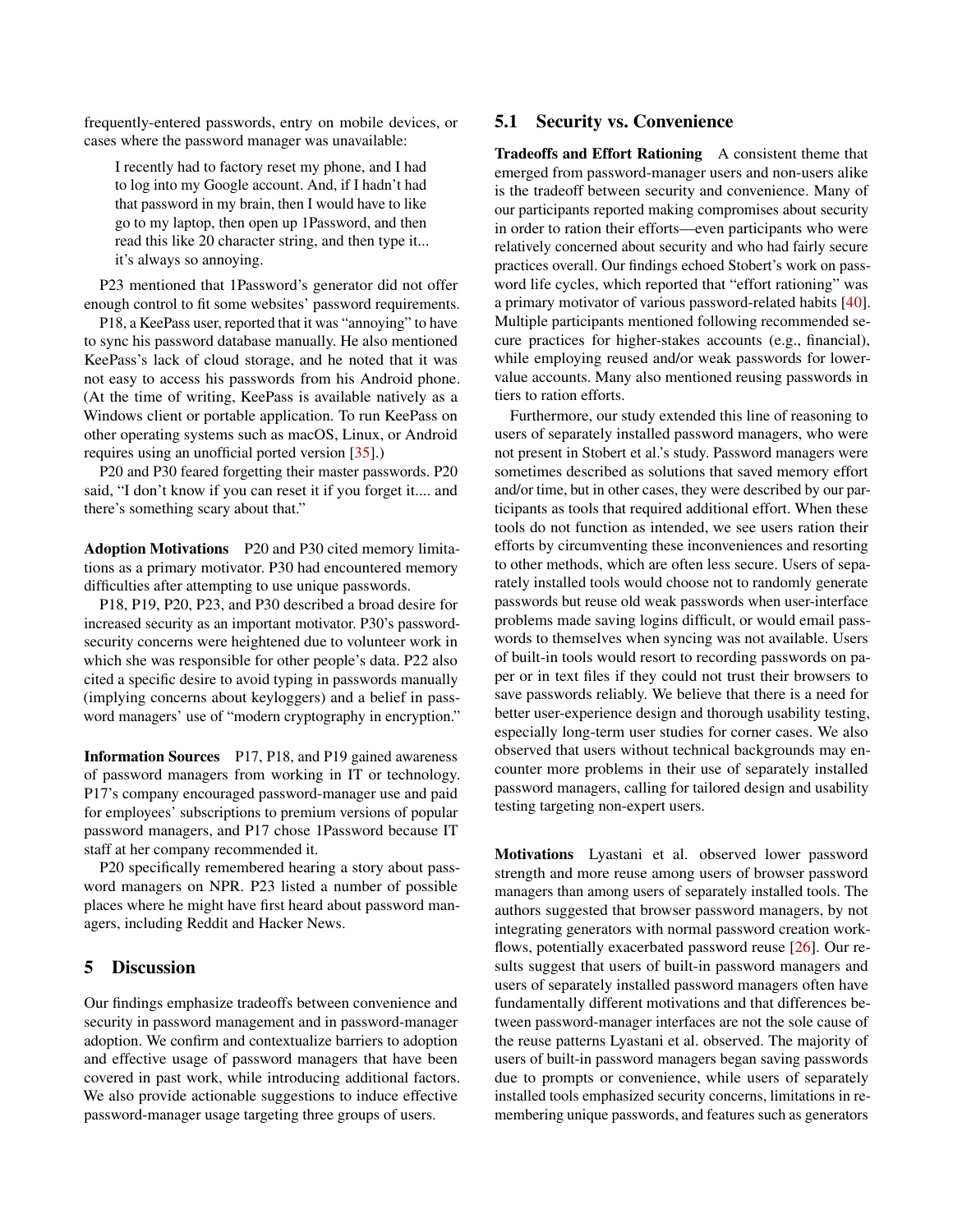and strong encryption.

However, findings from our interviews do confirm Lyastani et al.'s suggestion that having a generator integrated into the workflow for password creation is beneficial. Many users of separately installed password managers found the generator convenient, while the majority of users of built-in password managers were not aware of the feature. It seems constructive to continue adding password generation features to existing browser password tools, as Apple (and, more recently, Google) have done. Furthermore, given how many users of built-in password managers adopted those tools due to prompts, we suspect that similar prompts towards password generation might be effective. We suggest that future work investigate what types of nudges are more likely to lead to password generator adoption (or other ways to improve password habits) among these more convenience-focused users.

### 5.2 Factors Driving Adoption

Our study provided additional evidence supporting some of Alkaldi and Renaud's findings about the adoption of separately installed password managers [\[1\]](#page-12-0). In particular, we found evidence of the importance of: subjective norms and social influence (supported by our findings of workplace influences on adoption of these tools), time-saving and memory benefits, past experience with security breaches, and perceptions of increased security.

Some of our findings, however, added complexity to Alkaldi and Renaud's results around adoption factors. Some of our users of separately installed tools, like theirs, reported that syncing was useful and desirable, but others found it not secure and/or not useful, implying that password-manager makers might want to continue to offer both cloud-based options with syncing and locally stored options that do not sync automatically. Furthermore, given their different backgrounds and needs, some participants found password managers effortsaving and easy to use, while others found them frustrating and unreliable, emphasizing that password managers must be designed to be usable for non-experts.

Our results also lend nuance to Fagan et al.'s findings that convenience and usefulness, not security, were the primary reasons for password-manager use [\[10\]](#page-12-9). Fagan et al. did not distinguish between users of built-in and separately installed password managers. Our results suggest that convenience and usefulness are indeed paramount for many users of builtin password managers, but that security is often a primary motivator for users of separately installed password managers.

### 5.3 Barriers to Adoption and Effective Use

Our work confirms and contextualizes many factors discussed by Alkaldi and Renaud as leading to rejection of separatelyinstalled password managers [\[1\]](#page-12-0), including lack of awareness, not enough passwords or important data, and concerns about

security. Participants not using password managers and participants using built-in tools reported common themes like risk assessment and lack of awareness or knowledge.

We found that certain themes from Alkaldi and Renaud's work were especially salient in the discussion of password generators in our findings. In particular, participants who discussed not wanting to use randomly generated passwords often did so because they believed being able to "master" and memorize their passwords was important. P26 indicated that not knowing her passwords would feel like giving up control. P25 emphasized the importance of being able to access her information at all times and asked, "What's the point of creating a password if you can't remember it yourself?"

We also found some specific barriers that we do not believe have been discussed in other work. First, we found gaps in some participants' underlying understanding of websites, browsers, and password saving that precluded making informed decisions about using password managers. Some participants who had received prompts about browser passwordsaving features were unsure where the prompts were coming from: the browser, the website, or the computer. Participants were also sometimes uncertain where passwords would be stored or whether employees of the company making the password manager could see their passwords. Password managers should help people understand where their passwords are stored and what security measures are taken to protect their passwords in order to help them make informed choices.

Some participants also expressed confusion about password managers because they recalled checking "Remember me" options on login pages and not having their passwords saved. Multiple participants were confused about whether this option (which might normally either create a persistent login with a cookie or cause a username to be prefilled for subsequent page visits) was part of the browser password manager. These confusions lead users to lose trust in the reliability of those browser password managers, which propels them to resort to other insecure methods as mentioned in Section [5.1.](#page-9-0)

A few participants echoed concerns about having "all eggs in one basket," i.e., a single point of failure, which also appeared in Alkaldi and Renaud's survey responses. Some users of separately installed password managers also acknowledged this risk, but they felt that security benefits such as strong and unique passwords outweighed those concerns. Clear, accessible information about how password managers store and protect passwords may offer non-expert users a more accurate understanding of password managers' risks and benefits. Password managers that offer multi-factor authentication might also increase confidence for some of these users.

Targeting Non-Users Some people who were not using any tools to manage passwords were simply unaware of the existence of such tools. Some were uncertain about the security of those tools to protect from external attackers, thieves or others with unauthorized access to their devices, or other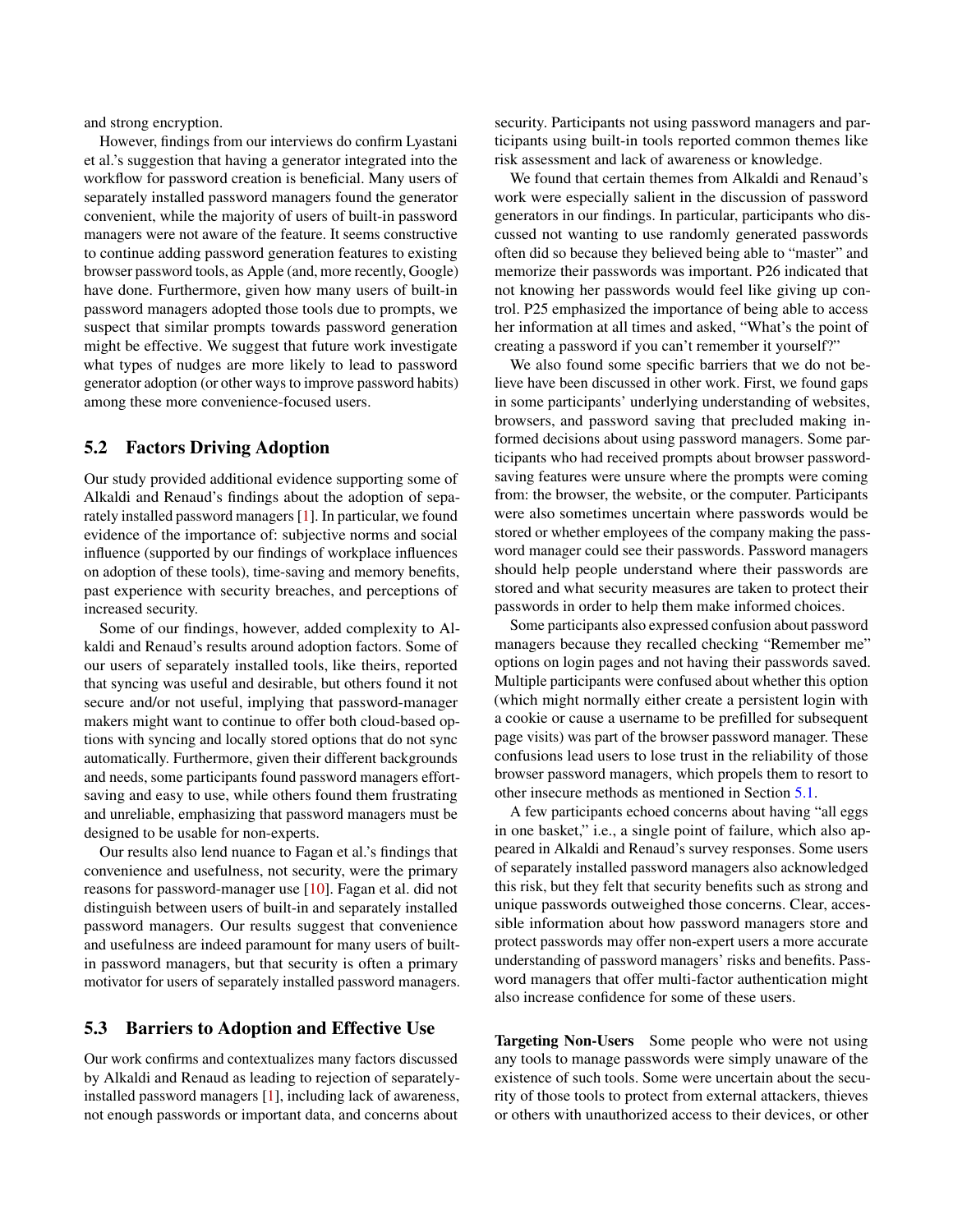(authorized) users of their devices. We suggest that further research might explore how advertising, education, or browser prompts could target those who are not currently using password tools, who may often be individuals who have less experience or expertise with technology. Accessible information should be offered that emphasizes not only security against remote attacks but also features that allow the user to control whether passwords are accessible to others with physical access to the device.

Furthermore, some participants using their own notes emphasized that they liked being able to sort passwords alphabetically or by category. Many separately installed password managers have robust sorting and retrieval capabilities for passwords and other types of information, and this may be feature that could be emphasized to target users for whom organization is a primary concern.

Multiple participants mentioned website guidelines on account creation pages were their main source of password knowledge, so we suggest that these guidelines could offer advice beyond password composition, including nudges to use password generators and password-management tools.

Targeting Users of Built-In Password Managers Given that prompts to save passwords seemed to be extremely effective for many of the users of built-in password managers that we interviewed, password-generation prompts might also be effective to nudge these users to adopt safer password practices. Chrome 69, released during the course of this interview study, introduced password generation prompts for signed-in Google users [\[8\]](#page-12-18). However, none of our participants mentioned awareness or use of this feature. At present (summer 2019), Chrome prompts users to generate passwords by default as long as they are signed in and have turned on password syncing, which may nudge more users to use randomly generated passwords.

We did encounter one user who was using Safari's password generator and was mostly satisfied, although she encountered problems when Safari's generator did not meet password requirements. Built-in generators will likely need to offer better compatibility with website requirements to increase usability and adoption, either by offering options to adjust length or character classes manually or by automatically conforming to website requirements.

Users of built-in password managers in our study generally did not know that there was a way to view their passwords after saving them. Chrome's latest UI does seem to make this more obvious by providing a link to [passwords](passwords.google.com).google.com after a password is saved, which may improve usability.

With improved password generation tools, built-in password managers could be convenient *and* secure options for users who prefer not to install specialized tools. However, some interviewees were using multiple operating systems and/or browsers and could not rely on a single ecosystem like Apple's or Google's for password storage, and these users

might adopt separately installed tools if they had sufficient information and confidence in the usability of those tools.

Targeting Users of Separately Installed Password Managers Current users of separately installed tools, as well as some participants who had tried and failed to use those tools, often portrayed the setup process as daunting. Many current users did not update all of their accounts to have randomly generated passwords at the time of adoption, but continued to use many reused and/or weak passwords, changing them gradually over time. Some password managers offer tools that attempt to replace weak passwords automatically, but none of our participants mentioned awareness or use of such features. Some password managers, including 1Password, intentionally do not offer such features [\[29\]](#page-13-20), but if users are thus retaining large numbers of weak or reused passwords, passwordmanager makers may need to offer a feature to assist with improving existing passwords at the time of adoption.

Participants who were open to using separately installed password managers did not specifically report being deterred by cost. However, when we inquired regarding cost, most participants who were not currently using separately installed password managers were unwilling to pay for password management. These participants might be more likely to try builtin password managers or password managers with free versions, such as LastPass. Some said they might be willing to pay only if the tool was "very secure" or very usable, or if it offered special features such as identity theft protection. Most who were willing to pay for password management indicated that they would pay five dollars per month or less.

### 6 Conclusion

Our analysis of 30 interviews with non-users of password managers, users of built-in password managers, and users of separately installed password managers, confirms convenience, usability, and security concerns observed in past studies of password manager adoption. We highlight barriers not previously identified, such as confusion about the source of password prompts or the meaning of "remember me" options.

We find that users of built-in password managers are often driven by convenience, whereas users of separately installed password managers prioritize security, which may explain past findings showing higher levels of password reuse among users of built-in password managers. We call for tailored designs for these two mentalities. Future work should focus on ways to serve users whose primary task is not security and nudge them to use password generators without sacrificing convenience. Our results regarding user-interface frustrations also call for better usability testing and design for password managers, including more focus on non-expert users, as well as long-term field studies to reveal edge cases in which password managers may not function as intended.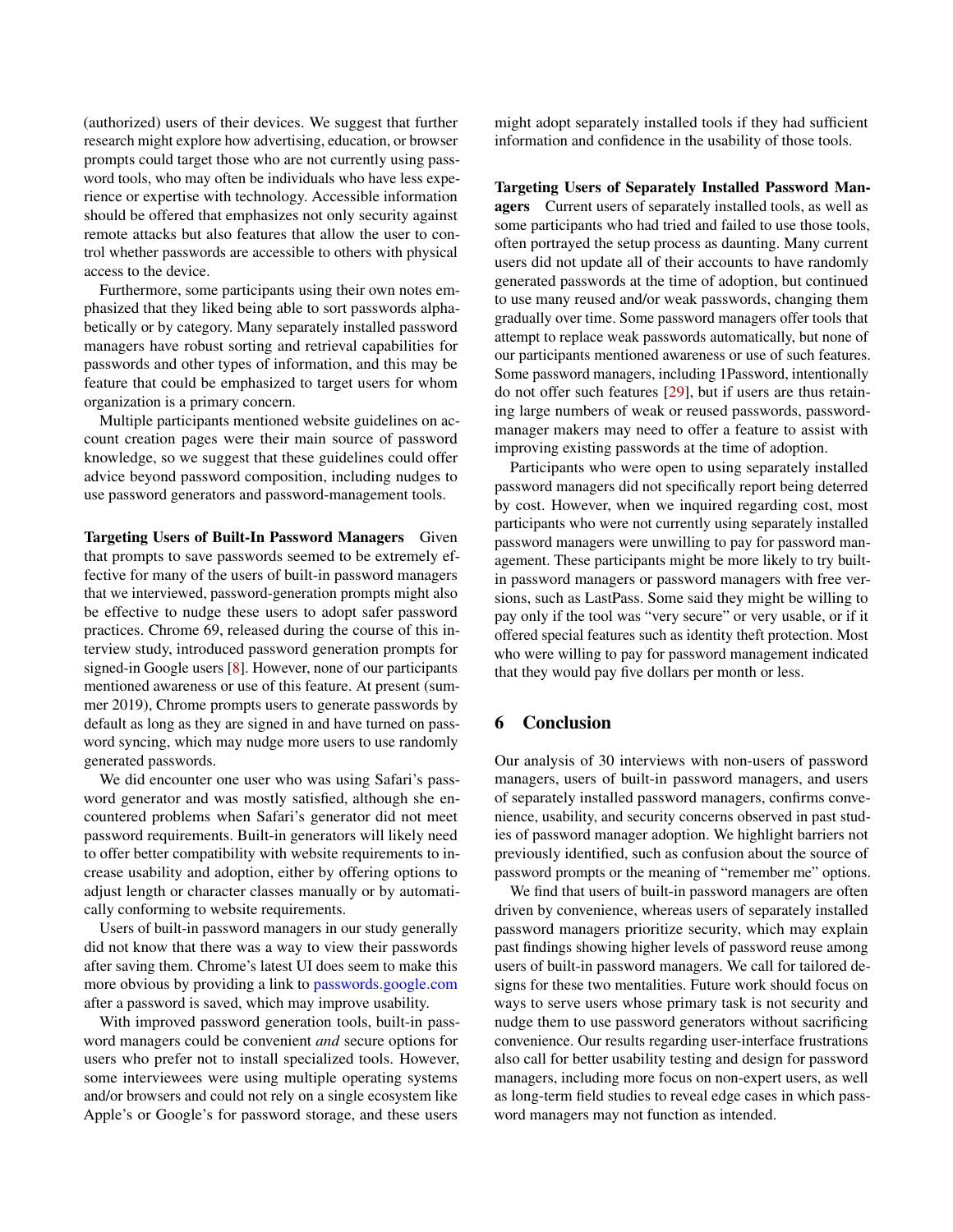### Acknowledgments

This research was supported in part by the North Atlantic Treaty Organization (NATO) through Carnegie Mellon CyLab. We would like to thank Chelse Swoopes and Soraya Alli for their assistance with the study design and the interviews.

### References

- <span id="page-12-0"></span>[1] Nora Alkaldi and Karen Renaud. Why do people adopt, or reject, smartphone password managers? In *Proceedings of the 1st European Workshop on Usable Security (EuroUSEC '16)*, 2016.
- <span id="page-12-11"></span>[2] Nora Alkaldi, Karen Renaud, and Lewis Mackenzie. Encouraging password manager adoption by meeting adopter self-determination needs. In *Proceedings of the 52nd Hawaii International Conference on System Sciences (HICSS '19)*, 2019.
- <span id="page-12-10"></span>[3] Salvatore Aurigemma, Thomas Mattson, and Lori N. K. Leonard. So much promise, so little use: What is stopping home end-users from using password manager applications? In *Proceedings of the 50th Hawaii International Conference on System Sciences (HICSS '17)*, 2017.
- <span id="page-12-16"></span>[4] Andrey Belenko and Dmitry Sklyarov. "Secure password managers" and "military-grade encryption" on smartphones: Oh, really? Technical Report MSU-CSE-06-2, Elcomsoft Co. Ltd., [https://www](https://www.elcomsoft.com/WP/BH-EU-2012-WP.pdf).elcomsoft.com/ [WP/BH-EU-2012-WP](https://www.elcomsoft.com/WP/BH-EU-2012-WP.pdf).pdf, 2012.
- <span id="page-12-7"></span>[5] Andrew Chaikivsky. Everything you need to know about password managers. *Consumer Reports*, [https://](https://www.consumerreports.org/digital-security/everything-you-need-to-know-about-password-managers) www.consumerreports.[org/digital-security/everything](https://www.consumerreports.org/digital-security/everything-you-need-to-know-about-password-managers)[you-need-to-know-about-password-managers,](https://www.consumerreports.org/digital-security/everything-you-need-to-know-about-password-managers) February 2017.
- <span id="page-12-12"></span>[6] Sonia Chiasson, P.C. van Oorschot, and Robert Biddle. A usability study and critique of two password managers. In *Proceedings of the 15th USENIX Security Symposium*, 2006.
- <span id="page-12-4"></span>[7] Catalin Cimpanu. Crooks reused passwords on the dark web, so Dutch police hijacked their accounts. *Bleeping-Computer*, https://www.[bleepingcomputer](https://www.bleepingcomputer.com/news/security/crooks-reused-passwords-on-the-dark-web-so-dutch-police-hijacked-their-accounts).com/news/ [security/crooks-reused-passwords-on-the-dark-web](https://www.bleepingcomputer.com/news/security/crooks-reused-passwords-on-the-dark-web-so-dutch-police-hijacked-their-accounts)[so-dutch-police-hijacked-their-accounts,](https://www.bleepingcomputer.com/news/security/crooks-reused-passwords-on-the-dark-web-so-dutch-police-hijacked-their-accounts) July 2017.
- <span id="page-12-18"></span>[8] Catalin Cimpanu. Chrome 69 released with new UI and random password generator. *ZDNet*, https://www.zdnet.[com/article/chrome-69-released](https://www.zdnet.com/article/chrome-69-released-with-new-ui-and-random-password-generator)[with-new-ui-and-random-password-generator,](https://www.zdnet.com/article/chrome-69-released-with-new-ui-and-random-password-generator) September 2018.
- <span id="page-12-6"></span>[9] Anupam Das, Joseph Bonneau, Matthew Caesar, Nikita Borisov, and XiaoFeng Wang. The tangled web of password reuse. In *Proceedings of the 2014 Network and Distributed System Security Symposium (NDSS '14)*, 2014.
- <span id="page-12-9"></span>[10] Michael Fagan, Yusuf Albayram, Mohammad Maifi Hasan Khan, and Ross Buck. An investigation into users' considerations towards using password managers. *Human-centric Computing and Information Sciences*, 7(1), December 2017.
- <span id="page-12-2"></span>[11] Dinei Florêncio and Cormac Herley. A large-scale study of password habits. In *Proceedings of the International World Wide Web Conference (WWW)*, May 2007.
- <span id="page-12-13"></span>[12] Geoffrey Fowler. Password managers have a security flaw. but you should still use one. *The Washington Post*, https://www.washingtonpost.[com/technology/2019/](https://www.washingtonpost.com/technology/2019/02/19/password-managers-have-security-flaw-you-should-still-use-one) [02/19/password-managers-have-security-flaw-you](https://www.washingtonpost.com/technology/2019/02/19/password-managers-have-security-flaw-you-should-still-use-one)[should-still-use-one,](https://www.washingtonpost.com/technology/2019/02/19/password-managers-have-security-flaw-you-should-still-use-one) February 2019.
- <span id="page-12-5"></span>[13] Xianyi Gao, Yulong Yang, Can Liu, Christos Mitropoulos, Janne Lindqvist, and Antti Oulasvirta. Forgetting of passwords: Ecological theory and data. In *Proceedings of the 27th USENIX Security Symposium*, August 2018.
- <span id="page-12-17"></span>[14] Paolo Gasti and Kasper B. Rasmussen. On the security of password manager database formats. In *Proceedings of the 17th European Symposium on Research in Computer Security (ESORICS '12)*, 2012.
- <span id="page-12-1"></span>[15] Shirley Gaw and Edward W. Felten. Password management strategies for online accounts. In *Proceedings of the 2nd Symposium on Usable Privacy and Security (SOUPS '06)*, 2006.
- <span id="page-12-3"></span>[16] Amber Gott. Lastpass reveals 8 truths about passwords in the new password exposé. *The LastPass Blog*, [https:](https://blog.lastpass.com/2017/11/lastpass-reveals-8-truths-about-passwords-in-the-new-password-expose.html) //blog.lastpass.[com/2017/11/lastpass-reveals-8-truths](https://blog.lastpass.com/2017/11/lastpass-reveals-8-truths-about-passwords-in-the-new-password-expose.html)[about-passwords-in-the-new-password-expose](https://blog.lastpass.com/2017/11/lastpass-reveals-8-truths-about-passwords-in-the-new-password-expose.html).html, November 2017.
- <span id="page-12-15"></span>[17] Joshua Gray, Virginia N. L. Franqueira, and Yijun Yu. Forensically-sound analysis of security risks of using local password managers. In *24th IEEE International Requirements Engineering Conference*, September 2016.
- <span id="page-12-14"></span>[18] Alex Hern. Do we really want to keep all our digital eggs in one basket? *The Guardian*, https://www.theguardian.[com/technology/2015/](https://www.theguardian.com/technology/2015/jun/17/do-we-really-want-to-keep-all-our-digital-eggs-in-one-basket) [jun/17/do-we-really-want-to-keep-all-our-digital](https://www.theguardian.com/technology/2015/jun/17/do-we-really-want-to-keep-all-our-digital-eggs-in-one-basket)[eggs-in-one-basket,](https://www.theguardian.com/technology/2015/jun/17/do-we-really-want-to-keep-all-our-digital-eggs-in-one-basket) June 2015.
- <span id="page-12-8"></span>[19] Troy Hunt. The only secure password is the one you can't remember. *troyhunt.com*, https://www.troyhunt.[com/only-secure-password](https://www.troyhunt.com/only-secure-password-is-one-you-cant)[is-one-you-cant,](https://www.troyhunt.com/only-secure-password-is-one-you-cant) March 2011.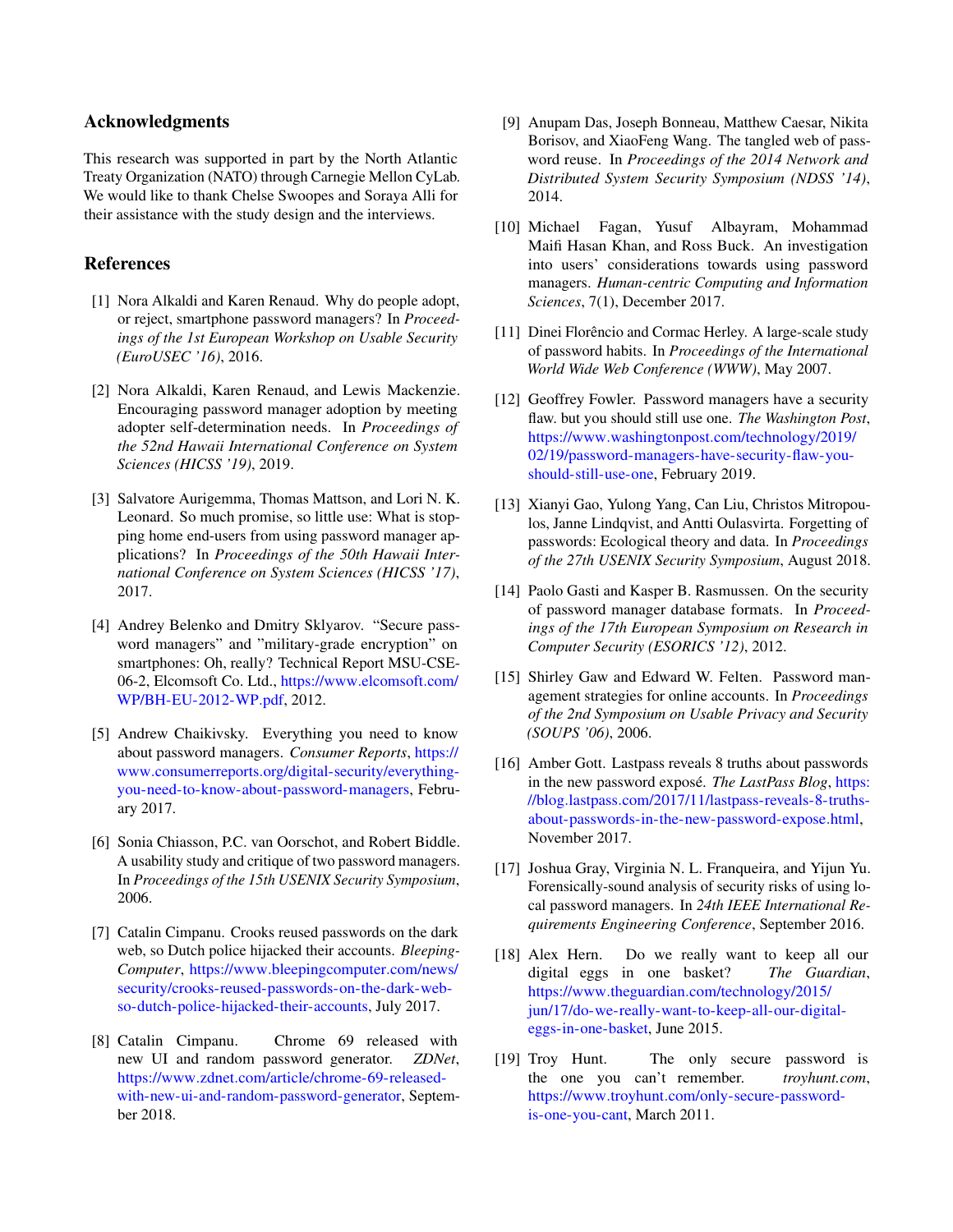- <span id="page-13-10"></span>[20] Troy Hunt. Passwords evolved: Authentication guidance for the modern era. *troyhunt.com*, https://www.troyhunt.[com/passwords-evolved](https://www.troyhunt.com/passwords-evolved-authentication-guidance-for-the-modern-era)[authentication-guidance-for-the-modern-era,](https://www.troyhunt.com/passwords-evolved-authentication-guidance-for-the-modern-era) July 2017.
- <span id="page-13-7"></span>[21] I. Ion, R. Reeder, and S. Consolvo. "...No One Can Hack My Mind": Comparing expert and non-expert security practices. In *Proceedings of the 11th Symposium on Usable Privacy and Security (SOUPS'15)*, July 2015.
- <span id="page-13-3"></span>[22] Blake Ives, Kenneth R. Walsh, and Helmut Schneider. The domino effect of password reuse. *Communications of the ACM*, 47(4):75–78, April 2004.
- <span id="page-13-13"></span>[23] Ambarish Karole, Nitesh Saxena, and Nicolas Christin. A comparative usability evaluation of traditional password managers. In Kyung-Hyune Rhee and DaeHun Nyang, editors, *Proceedings of the 13th International Conference on Information Security and Cryptology (ICISC '10)*, Seoul, Korea, 2010.
- <span id="page-13-16"></span>[24] J. Richard Landis and Gary G. Koch. The measurement of observer agreement for categorical data. *Biometrics*, 33(1):159–174, 1977.
- <span id="page-13-14"></span>[25] Zhiwei Li, Warren He, Devdatta Akhawa, and Dawn Song. The emperor's new password manager: Security analysis of web-based password managers. In *Proceedings of the 23rd USENIX Security Symposium*, August 2014.
- <span id="page-13-1"></span>[26] Sanam Ghorbani Lyastani, Michael Schilling, Sascha Fahl, Michael Backes, and Sven Bugiel. Better managed than memorized? Studying the impact of managers on password strength and reuse. In *Proceedings of the 27th USENIX Security Symposium*, 2018.
- <span id="page-13-9"></span>[27] William Melicher, Michelle L. Mazurek, Darya Kurilova, Sean M. Segreti, Pranshu Kalvani, Richard Shay, Blase Ur, Lujo Bauer, Nicolas Christin, and Lorrie Faith Cranor. Usability and security of text passwords on mobile devices. In *Proceedings of the 2016 CHI Conference on Human Factors in Computing Systems (CHI '16)*, 2016.
- <span id="page-13-4"></span>[28] ThreatMetrix Digital Identity Network. Cybercrime report 2017: A year in review. *ThreatMetrix,* https://www.threatmetrix.[com/info/2017-cybercrime](https://www.threatmetrix.com/info/2017-cybercrime-year-in-review)[year-in-review,](https://www.threatmetrix.com/info/2017-cybercrime-year-in-review) January 2018.
- <span id="page-13-20"></span>[29] Lars Olsson. Automatic password changing. *1Password Forum,* [https://discussions](https://discussions.agilebits.com/discussion/87083/automatic-password-changing).agilebits.com/discussion/ [87083/automatic-password-changing,](https://discussions.agilebits.com/discussion/87083/automatic-password-changing) March 2018.
- <span id="page-13-5"></span>[30] Danny Palmer. This sneaky botnet shows why you really, really shouldn't use the same password for everything. *ZDNet,* https://www.zdnet.[com/article/this-](https://www.zdnet.com/article/this-sneaky-botnet-shows-why-you-really-really-shouldnt-use-the-same-password-for-everything)

[sneaky-botnet-shows-why-you-really-really-shouldnt](https://www.zdnet.com/article/this-sneaky-botnet-shows-why-you-really-really-shouldnt-use-the-same-password-for-everything)[use-the-same-password-for-everything,](https://www.zdnet.com/article/this-sneaky-botnet-shows-why-you-really-really-shouldnt-use-the-same-password-for-everything) May 2016.

- <span id="page-13-2"></span>[31] Sarah Pearman, Jeremy Thomas, Pardis Emami Naeini, Hana Habib, Lujo Bauer, Nicolas Christin, Lorrie Faith Cranor, Serge Egelman, and Alain Forget. Let's go in for a closer look: Observing passwords in their natural habitat. In *Proceedings of the 2017 ACM SIGSAC Conference on Computer and Communications Security (CCS '17)*, 2017.
- <span id="page-13-18"></span>[32] Jamie Phelps. Does 1Password autofill input fields? *1Password Forum,* [https://discussions](https://discussions.agilebits.com/discussion/62706/does-1password-autofill-input-fields).agilebits.com/ [discussion/62706/does-1password-autofill-input](https://discussions.agilebits.com/discussion/62706/does-1password-autofill-input-fields)[fields,](https://discussions.agilebits.com/discussion/62706/does-1password-autofill-input-fields) April 2016.
- <span id="page-13-17"></span>[33] Ellie Powers and Chris Beckmann. Chrome's turning 10, here's what's new. *Google Blog,* https://www.blog.[google/products/chrome/chromes](https://www.blog.google/products/chrome/chromes-turning-10-heres-whats-new)[turning-10-heres-whats-new,](https://www.blog.google/products/chrome/chromes-turning-10-heres-whats-new) September 2018.
- <span id="page-13-6"></span>[34] Steve Ragan. Mozilla's bug tracking portal compromised, reused passwords to blame. *CSO,* https://www.csoonline.[com/article/2980758/data](https://www.csoonline.com/article/2980758/data-breach/mozillas-bug-tracking-portal-compromised-reused-passwords-to-blame.html)[breach/mozillas-bug-tracking-portal-compromised](https://www.csoonline.com/article/2980758/data-breach/mozillas-bug-tracking-portal-compromised-reused-passwords-to-blame.html)[reused-passwords-to-blame](https://www.csoonline.com/article/2980758/data-breach/mozillas-bug-tracking-portal-compromised-reused-passwords-to-blame.html).html, September 2015.
- <span id="page-13-19"></span>[35] Dominik Reichl. Setup - KeePass. *KeePass Password Safe* (official website), [https://keepass](https://keepass.info/help/v2/setup.html).info/help/ [v2/setup](https://keepass.info/help/v2/setup.html).html, 2019.
- <span id="page-13-8"></span>[36] Richard Shay, Lorrie Faith Cranor, Saranga Komanduri, Adam L. Durity, Phillip (Seyoung) Huh, Michelle L. Mazurek, Sean M. Segreti, Blase Ur, Lujo Bauer, and Nicolas Christin. Can long passwords be secure and usable? In *Proceedings of the 32nd Annual ACM Conference on Human Factors in Computing Systems (CHI '14)*, 2014.
- <span id="page-13-15"></span>[37] David Silver, Suman Jana, Dan Boneh, Eric Chen, and Collin Jackson. Password managers: Attacks and defenses. In *Proceedings of the 23rd USENIX Security Symposium*, 2014.
- <span id="page-13-11"></span>[38] Aaron Smith. Americans and cybersecurity. Pew Research Center, http://www.pewinternet.[org/2017/01/26/](http://www.pewinternet.org/2017/01/26/2-password-management-and-mobile-security) [2-password-management-and-mobile-security,](http://www.pewinternet.org/2017/01/26/2-password-management-and-mobile-security) January 2017.
- <span id="page-13-12"></span>[39] Elizabeth Stobert and Robert Biddle. The password life cycle: User behaviour in managing passwords. In *Proceedings of the 10th Symposium On Usable Privacy and Security (SOUPS'14)*, July 2014.
- <span id="page-13-0"></span>[40] Elizabeth Stobert and Robert Biddle. A password manager that doesn't remember passwords. In *Proceedings of the 2014 New Security Paradigms Workshop (NSPW)*, 2014.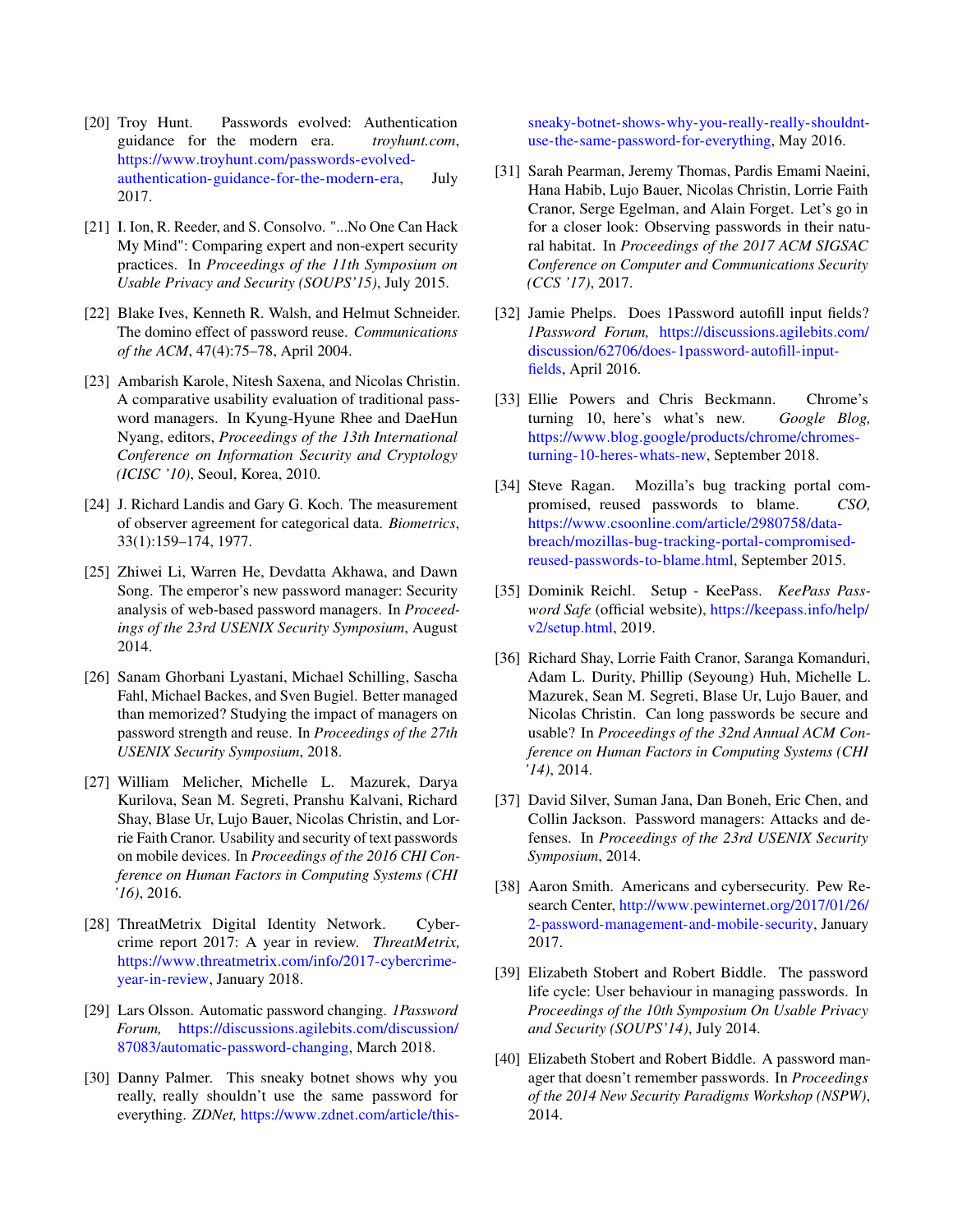- <span id="page-14-4"></span>[41] Elizabeth Stobert and Robert Biddle. Expert password management. In Frank Stajano, Stig F. Mjølsnes, Graeme Jenkinson, and Per Thorsheim, editors, *Technology and Practice of Passwords*, volume 9551, pages 3–20. Springer International Publishing, 2016.
- <span id="page-14-2"></span>[42] Blase Ur, Fumiko Noma, Jonathan Bees, Sean M. Segreti, Richard Shay, Lujo Bauer, Nicolas Christin, and Lorrie Faith Cranor. "I Added '!' at the End to Make It Secure": Observing password creation in the lab. In *Proceedings of the 11th Symposium on Usable Privacy and Security (SOUPS'15)*, 2015.
- <span id="page-14-1"></span>[43] Chun Wang, Steve T.K. Jan, Hang Hu, Douglas Bossart, and Gang Wang. The next domino to fall: Empirical analysis of user passwords across online services. In *Proceedings of the Eighth ACM Conference on Data and Application Security and Privacy (CODASPY '18)*, 2018.
- <span id="page-14-0"></span>[44] Rick Wash, Emilee Rader, Ruthie Berman, and Zac Wellmer. Understanding password choices: How frequently entered passwords are re-used across websites. In *Proceedings of the 12th USENIX Conference on Usable Privacy and Security (SOUPS '16)*, 2016.
- <span id="page-14-3"></span>[45] Jeff Yan, Alan Blackwell, Ross Anderson, and Alasdair Grant. Password memorability and security: Empirical results. *IEEE Security and Privacy*, 2(5):25–31, September 2004.

## A Appendix: Open Data

The codebook, a more detailed demographic summary, and the (anonymized) dataset for this paper are available at [https:](https://osf.io/6u7m8/) //osf.[io/6u7m8/.](https://osf.io/6u7m8/)

### <span id="page-14-5"></span>B Appendix: Interview Script

### <span id="page-14-6"></span>B.1 General Questions about Passwords

- 1. What types of online accounts do you have? (e.g. social media, bank accounts, shopping sites, etc.)
- 2. What level of protection do you think they each need? (Follow up, if necessary): Are there some accounts you want to protect more than others?
- 3. To the best of your knowledge, approximately how many online accounts do you have that use passwords?
- 4. How many of these do you access on a daily basis?
- 5. On which device(s) do you access these online accounts? (Follow-up below for each category the person has.)
- (a) For phones/tablets: what type(s)? (iPhone, Android, etc.)
- (b) For computers: what operating system(s)? (Windows, Mac, Linux, ChromeOS, etc.)
- (c) Public, work or personal device?
- (d) For each device: what web browser do you use most often on your [device]?
- 6. How many times do you manually type in passwords on a daily basis?
	- (a) Which types of accounts?
	- (b) On which device(s)?
- 7. How many of your accounts are always logged in?
	- (a) Which types of accounts?
	- (b) On which device(s)?
- 8. Do you have any passwords that get auto-filled for you?
	- (a) Which types of accounts?
	- (b) On which devices?
	- (c) Do you know how your passwords are auto-filled?
- 9. Are your passwords different for each account?
	- (a) (If yes) Are your passwords similar to one another?
	- (b) (if reuse exists): How many of your accounts share the same password? How many of your accounts have unique passwords?
- 10. How do you create a password for a new account?
	- (a) How does this password compare to other passwords? (i.e. is it similar?)
	- (b) What if your password does not meet the character/length requirements. How would you change your password to meet those requirements?
	- (c) Is this process different for some types of accounts? Which ones? What do you do?
- 11. How do you keep track of your passwords now? Do you use more than one method?
- 12. Are you satisfied with your current method(s) of managing your passwords?
	- (a) What do you find easy about it?
	- (b) What do you find difficult about it?
- <span id="page-14-7"></span>13. Has anyone ever logged into any of your accounts without your permission?
	- (a) (if yes) Was this done by someone you didn't know?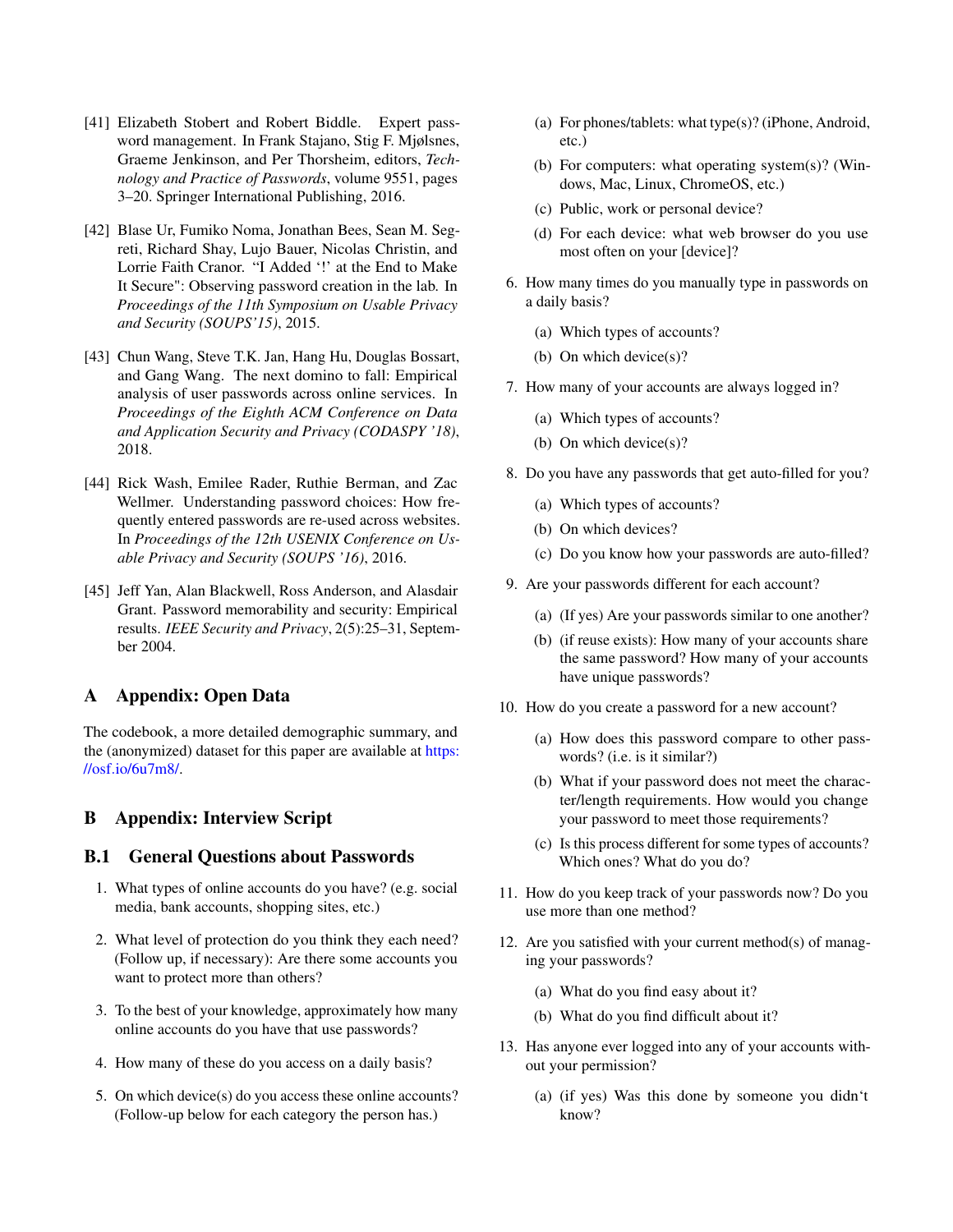- (b) (if yes) What did you do? Follow up, if applicable:
	- i. Did you change the compromised password?
	- ii. How did you choose the new password?
	- iii. How does the new password compare to your existing passwords?
	- iv. Did you change the passwords to your other accounts that share the same password?
- (c) (if no) What would you do if someone did?
	- i. Would you change the compromised password?
	- ii. (If yes) How would you choose the new password?)
	- iii. How would you choose it?
- 14. To your knowledge, have any of your accounts ever been subject to a password data breach?
	- (a) (if yes)
		- i. How did you find out about it?
		- ii. What did you do?
		- iii. After the breach, did you change the way you manage your passwords?
		- iv. Did that account share a password with any of your other accounts?
		- v. If so, did you change any of those passwords?
	- (b) (if no) What would you do if it was?

## B.2 General Questions about Password Managers

- 1. Have you ever heard of password managers? Where did you hear about them?
- 2. Do you use a password manager?
- 3. What, to your knowledge, is the purpose of a password manager? (If they respond to something along the lines of "it manages passwords") What else do you think they're used for?
- 4. *Read description of password managers to participant*

Password managers are tools that can securely handle passwords for you. They can remember your passwords, generate new ones, and even sync them across devices. There are various types of password managers with different features, but for the purpose of this interview, we will consider three of them.

One type of password manager is built into the web browser, such as Google Chrome, Mozilla Firefox, Safari, Internet Explorer, and Microsoft Edge. These browsers can remember passwords for websites, as well as autofill them for you.

Another type of password manager is a third-party application. This can be software you install directly onto your devices or a service you can access on the web. It can also remember and/or autofill your passwords, including across browsers and devices.

Lastly, your operating system can serve as a password manager as well. For example, the Keychain functionality on MacOS can remember passwords in and out of your browser. It can also be used with iCloud to sync passwords across Apple devices.

Ultimately, the main purpose of password managers is to automatically handle your passwords for you.

- 5. Based on our description, which of these categories of password managers do you currently use, if any?
- 6. Have you used any [other] password manager tools in the past?
- 7. (If they have used PM, now or in the past) When did you start using a password manager? Why did you start using it?
- 8. (if stopped use): When did you stop using the password manager and why?
- 9. (If they use any and haven't already named them) Can you name the password management tools that you use? (Or if they can't name them, ask them to describe them / indicate how they use them so that you can try to discern what they mean)

## B.3 Experience Using Password Managers

- 1. Why did you choose [PM]?
- 2. How has your experience been using a password manager?
- 3. What functions did you like / find helpful?
- 4. What functions did you dislike / find unhelpful?
- 5. Is all functionality of your password manager available for free, or does this tool have a paid version?
	- (a) (If paid version exists) Do you use the paid or free version? Why?
	- (b) (if uses free version) Would you ever pay for a password manager? How much? What features would it have?
- 6. Do you use your password manager on all of your devices, including [list of tools they already told you about in the first section]?
	- (a) (if no)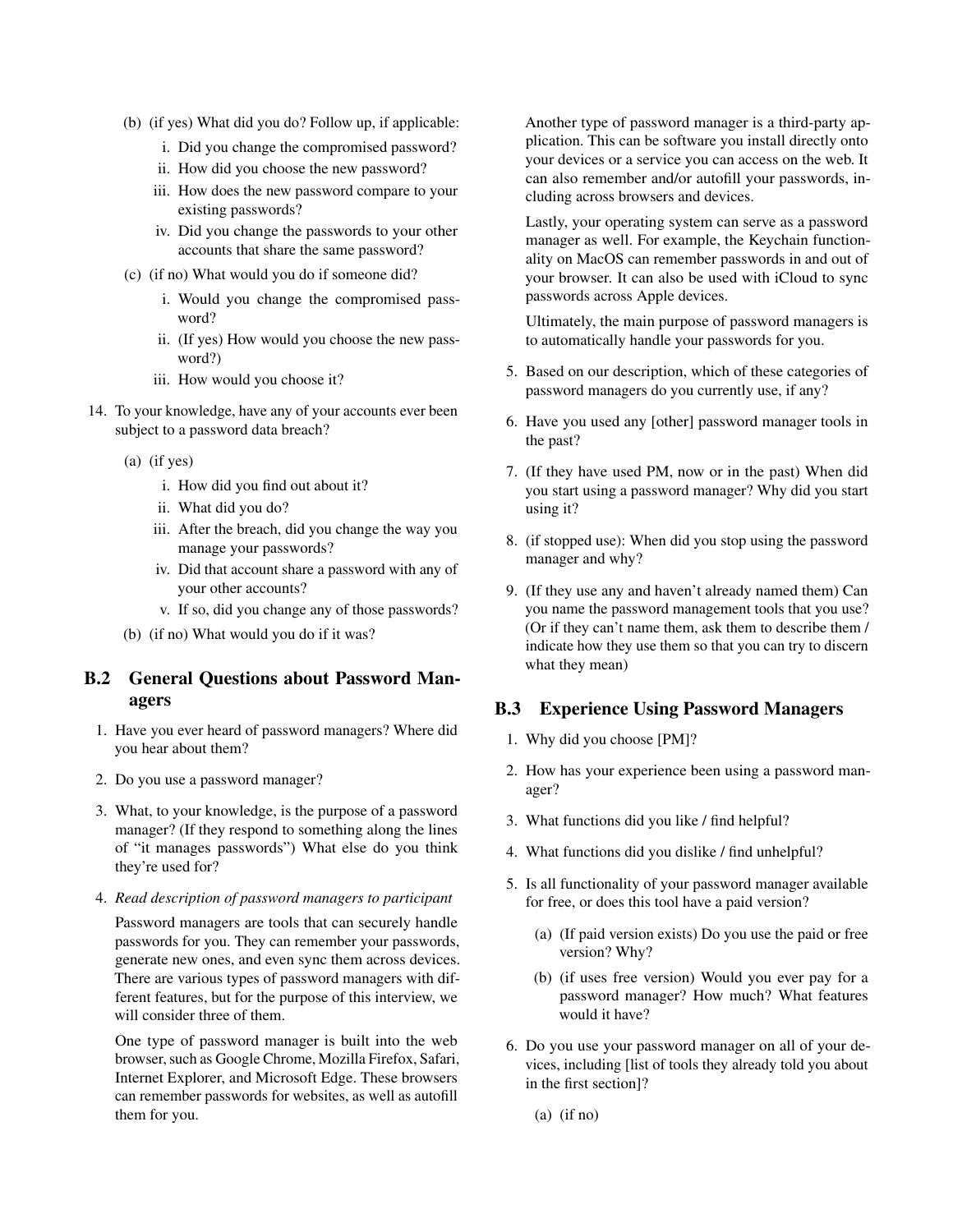- i. Which devices do you use it on?
- ii. Why do you use it on those?
- iii. Why not use it on the others?
- iv. How do you keep track of passwords on the device(s) that you don't use your PM on?
- 7. (For each device that the user uses PM on): Did you have to install an application to your device, or install an extension to your browser, or both?
	- (a) (if no) How do you access your password manager? (possible answers include logging into a website, or USB drive)
- 8. Does your password manager offer the option of syncing passwords between devices?
	- (a) (If this option exists) Do you use it? Why or why not?
- 9. Do you use your password manager for all the accounts you access through your web browser?
	- (a) If not, how do you decide which accounts to use it for?
	- (b) How do you keep track of passwords that are not stored in this PM?
- 10. Do you use your password manager for any accounts outside of your web browser? Examples of this would include an email client like Outlook on your computer or a social media app such as Facebook on your phone.
	- (a) Do you use it for all of the accounts outside of your web browser(s)?
	- (b) (if no to a) How do you decide which accounts to use it for?
- 11. Do you have to provide a master password or other authentication to access the passwords stored in your password manager?
	- (a) (If yes) What type of password or authentication is required?
		- i. (if master password):
			- A. How did you create your master password?
			- B. Is your master password similar to your other passwords?
			- C. Is it difficult to remember your master password?
			- D. (if yes) How do you remember it?
	- (b) (If yes) How often do you have to provide it?
	- (c) Have you ever modified the default settings to change how often you have to provide this?
- 12. Do you feel like your passwords are safe and secure when stored in this PM tool?
- 13. Do you know how this tool protects the security of your passwords? *(Unless they say they have no idea, ask them to elaborate on how they think it works)*
- 14. Does your password manager have a password generation tool?
	- (a) (if yes to 14) Have you ever used the password generation tool?
		- i. (if yes to a):
			- A. Do you use the generation tool for newly created accounts?
			- B. Have you used the tool to generate a new password for an existing account?
			- C. (if yes to B) Does your password manager have an automatic password replacement feature that changes passwords for you without you having to actually visit the website yourself? Do you use it? Why or why not?
			- D. Approximately how many of your passwords are now created by the password generation functionality?
			- E. Do you ever change the settings from the defaults when generating a password?
			- F. Was there an instance where the generated password did not meet the website's password requirements? (If yes) What did you do about it?
			- G. Overall, how has your experience been using the password generation tool?
- 15. Does your password manager have a dashboard or tool that examines the security of your passwords?
	- (a) (If yes): How often do you use it?
	- (b) Have you changed any of your passwords after looking at this information?
- 16. Has your password manager ever informed you of a data breach? (If yes) What did you do?
- 17. Has your password manager ever prompted you to change your password? (if yes) Under what situation? What did you do?
- 18. Are there any additional services or features that you would want in your password manager?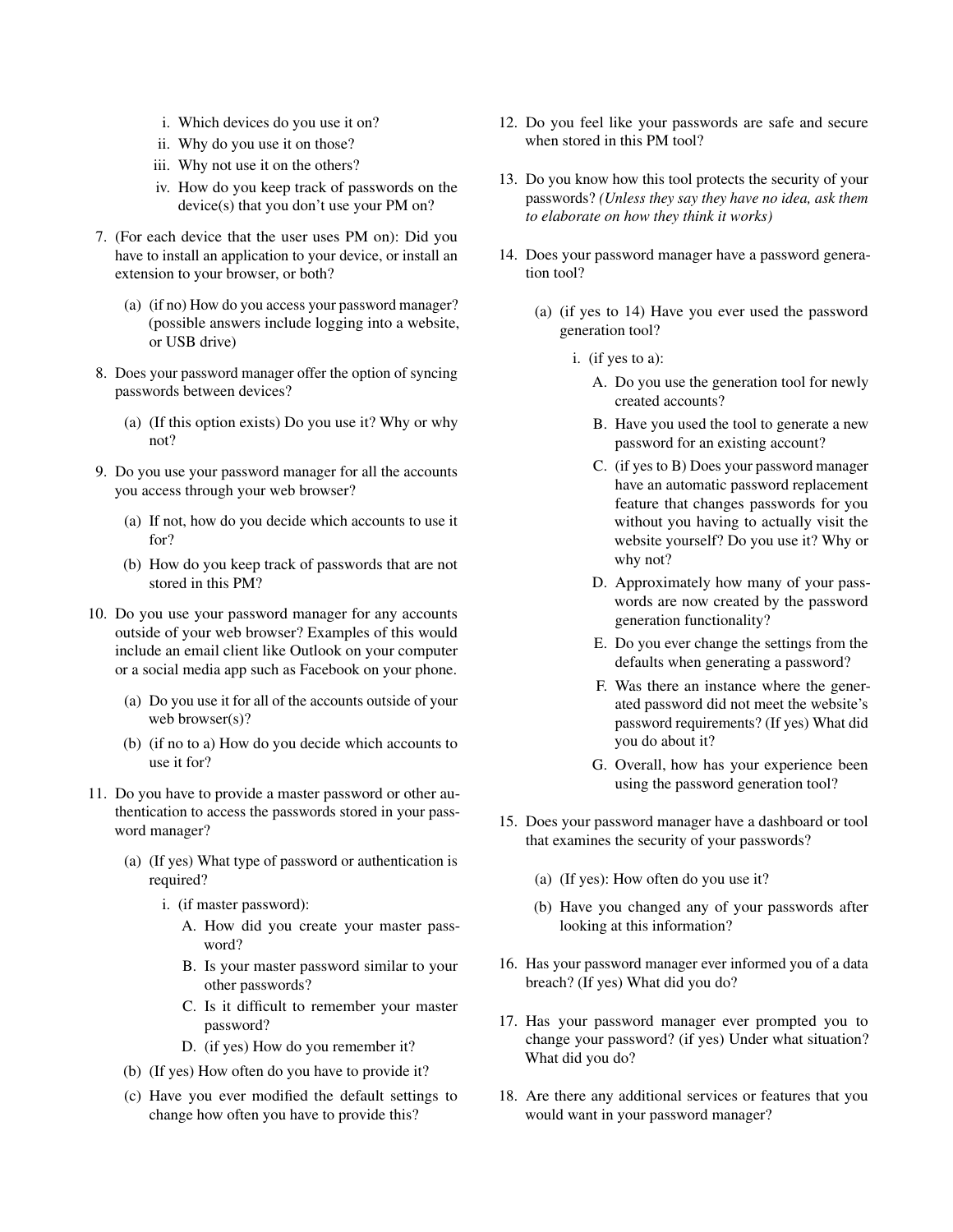# B.4 Why not Using PMs? (If answer "no" to Using Password Managers)

- 1. Can you tell us why you aren't using a password manager? *(Follow up by probing what it would take for them to use a password manager.)*
- 2. Many third-party password managers require a monthly fee to use their services. Would you be willing to pay for such a service?
	- (a) If yes, how much?
	- (b) If no, why not? (*If participant says there are free third-party PMs available, then ask:* Would you be willing to pay for additional features that are not included in the free version? How much would you be willing to pay?)

## B.5 Perceptions of Password Managers' Functions

We talked about different types of password managers a few minutes ago, including third-party password managers, password managers built into web browsers, and password managers built into operating systems.

- 1. Do you think some types of password manager tools are safer to use than others? (Why?)
- 2. Do you think some types of password manager tools are more convenient than others? (Why?)
- 3. How do you think password manager tools compare to other methods of managing passwords, such as writing them down on paper or saving them in a file on your computer? (Why?)
- 4. How do you think password managers store passwords?
	- (a) Do you think password managers store your passwords locally on your device or on a server (in the cloud)?
		- i. Do you think one is more secure than the other? (If so, which one? Why?)
		- ii. Do you have a preference? Why or why not?
	- (b) How do you think password managers sync your accounts across devices?
		- i. Would you want this function? Why?
		- ii. Do you think this impacts your password security? If so, how?
	- (c) What do you think the password data looks like when stored on your computer?
		- i. If your password is "password2018!", does your password manager store it as "password2018!"?
- ii. Is there a difference when stored in the cloud?
- 5. Do you think password managers affect the security of your accounts? Why or why not?
- 6. Do you trust password managers to always store or not forget your passwords? Why or why not?
- 7. Do you trust password managers to protect your passwords from attackers? Why or why not?
- 8. Have you ever received advice or training on how to create or manage passwords?
	- (a) (if yes) What guidelines have you been taught? Where?
	- (b) (if yes) Do you use these guidelines? Why or why not?
- 9. (non-PM user): Would you consider using a password manager in the future? Why or why not?
- 10. (If "No" or "I don't know" to data breach question in Part [B.1,](#page-14-6) Q. [13:](#page-14-7) Earlier you mentioned that you were never impacted by a data breach, or that you weren't sure if you were. Would you like the opportunity to verify this? We can use a website called [HaveIBeenPwned](#page-0-0) to check whether your accounts were compromised in a public data breach.
	- (a) *Explain to participant:* The website asks for your email address and checks if any accounts tied to it were compromised. Note, however, that the website cannot check information on every data breach. It checks those that are known to the public.
	- (b) *If participant agrees, inform participant:* For privacy reasons, we recommend that you access the website on your own device. This way, we won't see your email address, nor will we know which of your accounts, if any, were impacted by a breach.
	- (c) *Instruct the participant to try any other email address they may use often.*
	- (d) Were any of your accounts compromised?
	- (e) (if yes)
		- i. How many?
		- ii. What types of accounts? (Provide categories to choose from: social media, bank, shopping, other)
		- iii. How do you feel about this information?
		- iv. (follow up, if necessary) Will you do anything with this information?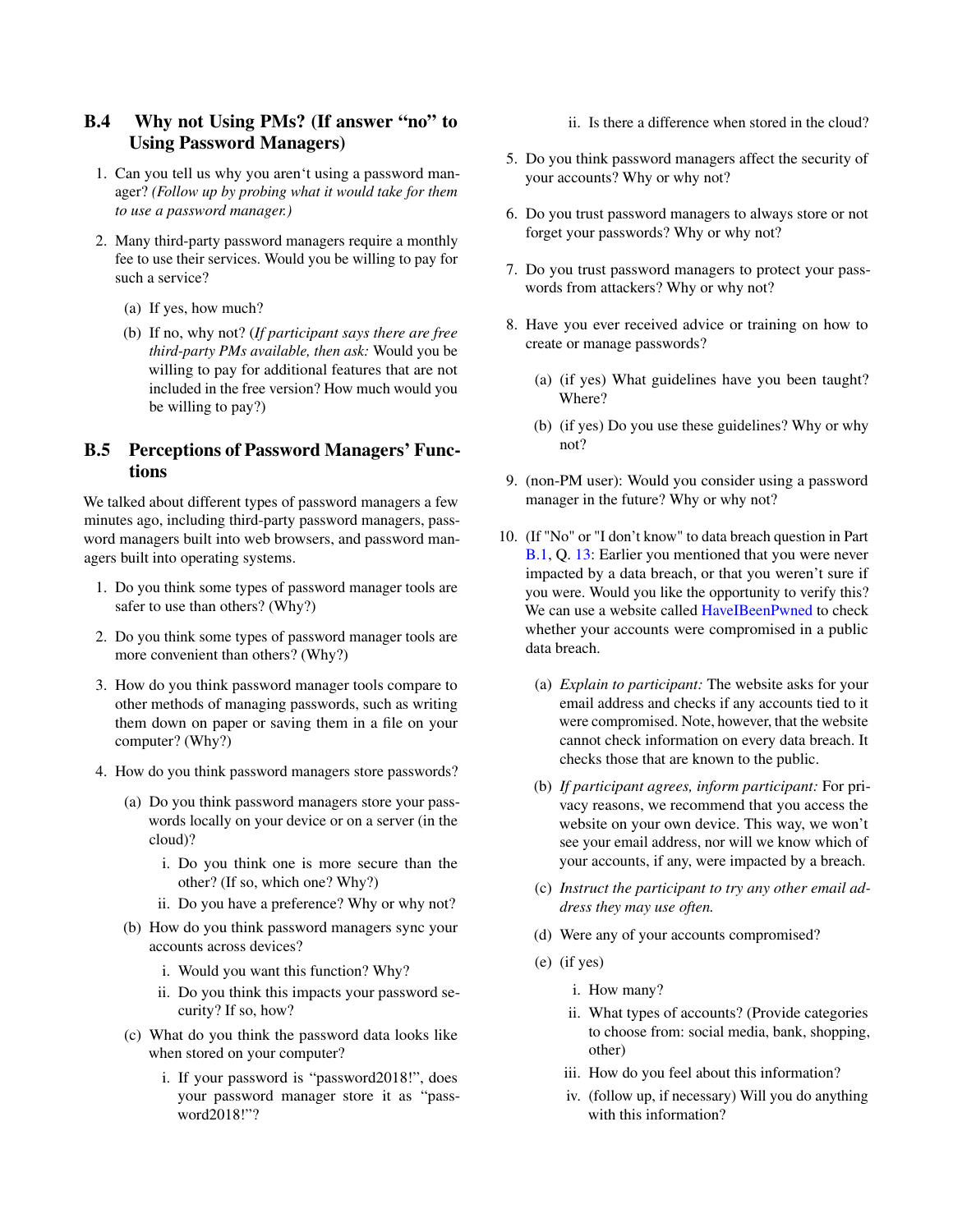### C Appendix: Codebook

Code categories are shown in bold type, with the list of codes in that category following. For a more detailed version with code descriptions, see https://osf.[io/6u7m8/.](https://osf.io/6u7m8/)

- Account type: shopping, banking, utilities, email, social media, healthcare, work, school, other
- Account number: less than 10, 10-15, 16-20, 21-30, 31-50, 51-100, more than 100
- Account importance: all accounts important, financial accounts, accounts with PII, work accounts, Facebook, email, other
- Accounts accessed daily: accounts accessed daily *(single code to used only identify snippet where participant gave estimate of this number)*
- Password composition: use passwords of equal strength, stronger passwords for more important accounts, disposable/weaker passwords for unimportant accounts, unique passwords for all accounts, unique passwords for important accounts, use shared substrings, use randomly generated, use passphrase, use words related to website type, use 2FA for more important accounts
- Devices and browsers used: iPhone/Safari, iPhone/Chrome, iPhone/Firefox, iPhone/other, iPad/Safari, iPad/Chrome, iPad/Firefox, Windows/Chrome, Windows/Firefox, Windows/Edge, Windows/IE, Mac/Safari, Mac/Chrome, Mac/Firefox, Android/Chrome, Android/Firefox, Android/other, Linux/Chrome, Linux/Firefox, Linux/other
- Passwords typed daily: 0, 1-2, 5, other number
- Passwords saved: never, unimportant accounts,
- Exceptions to password reuse: set by someone else, need to share, use old password, forced change, password requirements, other
- Exceptions to password reuse: method of remembering exception password: write down, other
- Action when password is rejected due to password creation requirement: add required characters, regenerate new password, remove forbidden characters, other
- Password creation process: same password for all accounts, use generator, one password per "tier" of accounts, use memorable personal info, other
- Current password management: synced file, guessing variations / resetting, physical notes, local file, memory, third-party PM, keychain, browser, fingerprint, not sure, other
- Password management: satisfied?: satisfied, not satisfied, not sure
- Password management likes (non-PM methods): always accessible locally, easy to remember, other
- Password management dislikes (non-PM methods): potential to lose, hard to remember, other
- Had compromised account: yes, no, I don't know
- Compromised account action: major/total change to

compromised password, minimal change to compromised password, contact support, change passwords for accounts with same email, stronger password, other

- Had data breach: yes, no, I don't know
- Data breach action: change password, contact support, change passwords for accounts with same email, other
- Aware of password managers?: aware, not aware
- Not use PM reason: not many accounts, not aware of PMs, not much to protect, security concerns, master password concerns, past negative experience, other
- Heard of PM from: work, media, other people, I don't know, other
- PM definition: store/organize passwords, unique passwords, generate random passwords, no need to memorize, improve security, autofill, I don't know, other
- Use PM time: less than 1 year, about 1 year, multiple years
- Use PM device: all, non-shared, computers only *not phones, tablets, etc.*
- Start using PM reason: convenience, memory limitations, receive prompts, security, other
- PM like function: autofill, generate strong passwords, no memorizing, syncing, unique passwords, view passwords, desktop client, other
- PM dislike reason: incompatible device, saved unwanted passwords, cannot view passwords, generates passwords with unacceptable symbols, other
- PM feature request: PM feature request *(single code used to tag all snippets referring to features that participants wished PMs had)*
- PM switch strategy: gradually, change all at start
- Use PM to store info other than website passwords: use PM for application passwords, use PM for other info (e.g. credit cards)
- Master password unique: yes, no
- Master password composition: random, passphrase, other
- Uses 2FA in combination with master password: yes *(single code only used for participants who reported using this combination)*
- Pays for PM (if using) or willing to pay (if not using a PM)?: yes (currently pays or would pay), no (does not pay / would not pay), depends
- Function that would convince them to pay for PM: 2FA *(single code, no other specific functions mentioned)*
- Not pay for PM reason: already using free version, other
- Pay for PM price: \$5 or less per month, depends, other
- PM dashboard: has used, has not used, not available in their PM (as self-reported)
- Exceptions, PM users: certain passwords not stored in PM: infrequently used, habit, multiple accounts, personal info, shared computer, email, financial, old account
- PM generator: not aware, aware / does not use, aware